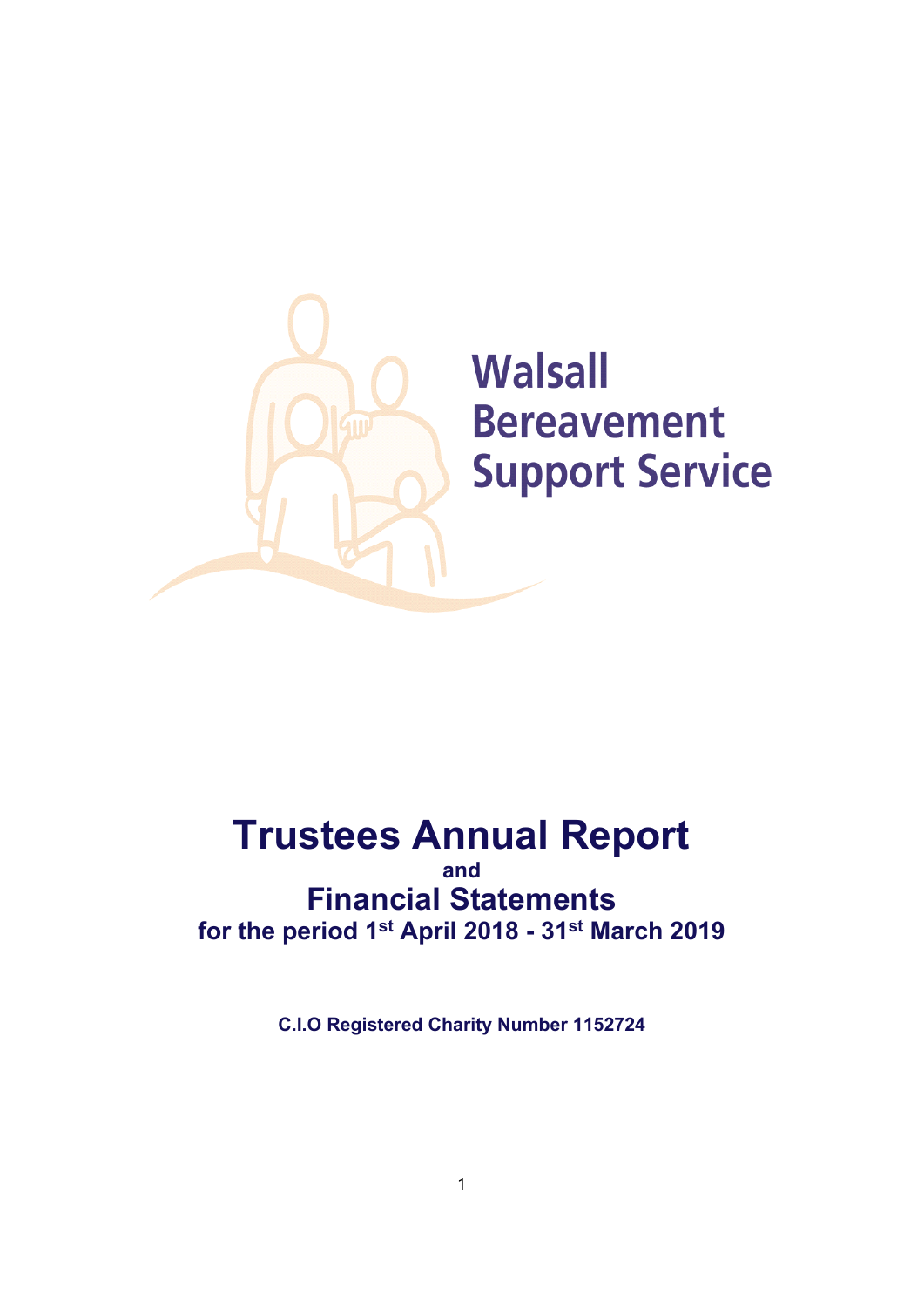# **Our Mission Statement**

*We aim to provide caring and sensitive support to bereaved children and adults from Walsall who need help in coping with the loss of a relative or friend*

| <b>Contents</b>                                 | Pa <u>ge</u>    |
|-------------------------------------------------|-----------------|
| <b>Report of the Trustees</b>                   | $1 - 8$         |
| <b>Reference and Administrative Information</b> | 9               |
| <b>Acknowledgements</b>                         | 10              |
| <b>Report of the Independent Examiner</b>       | 11              |
| <b>Statement of Financial Activities</b>        | 12 <sub>2</sub> |
| <b>Balance Sheet</b>                            | 13              |
| <b>Notes to the Financial Statements</b>        | 14-21           |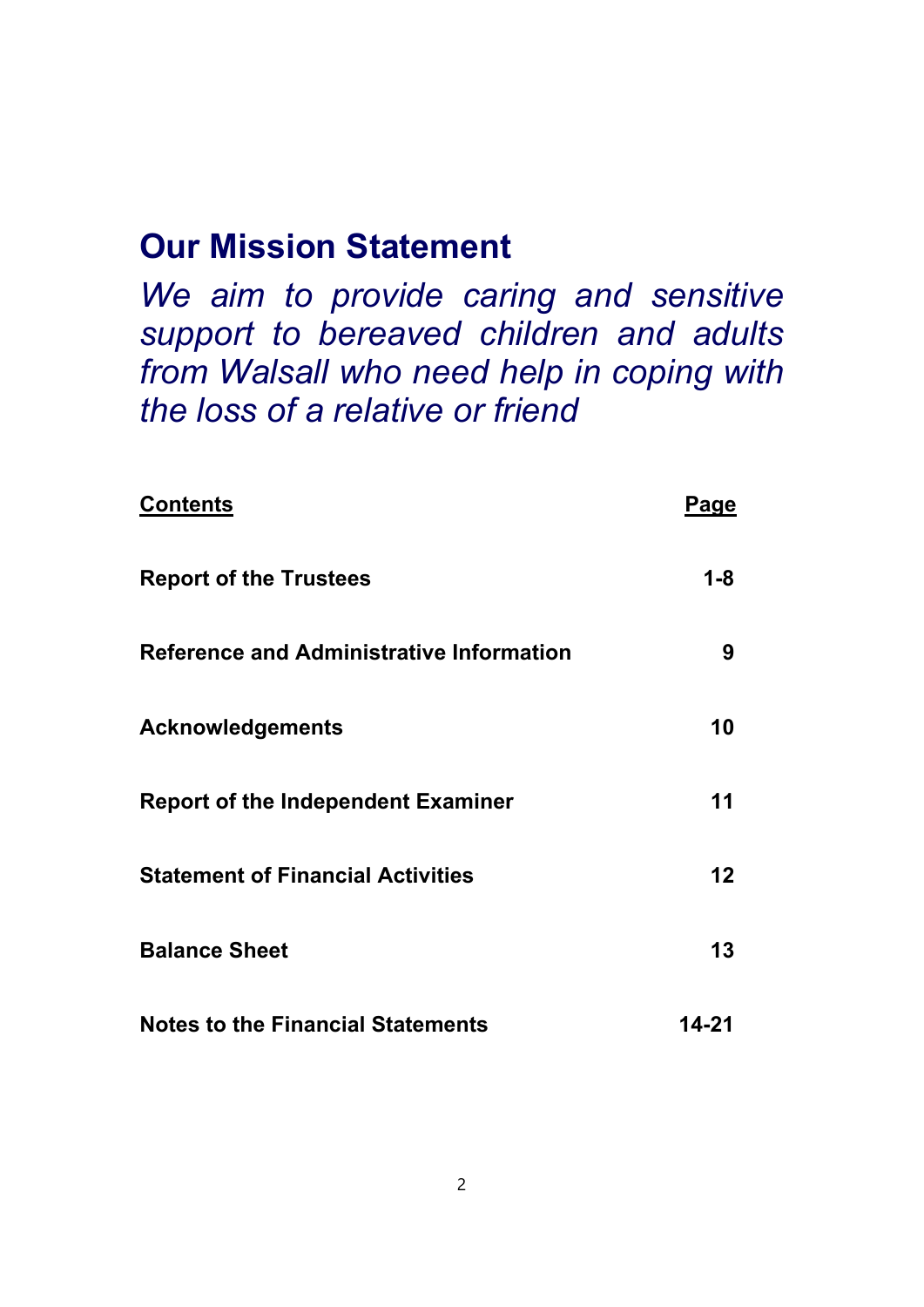## **Report of the Trustees**

The Trustees of Walsall Bereavement Support Service ("the Charity") have pleasure in presenting their report and financial statements for the year ended 31 March 2019. The financial statements comply with the Charities Act, the Charity's Constitution and Accounting and Reporting by Charities: Statement of Recommended Practice applicable to charities preparing their accounts in accordance with the Financial Reporting Standard applicable in the UK and Republic of Ireland (FRS102) (effective 1 January 2015).

### **Objectives and Activities of WBSS**

To help relieve hardship, distress, and poor health amongst people who have suffered bereavement through the death of a close relative or friend, by providing services such as listening, befriending, advice, information, counselling, practical help on an individual or group basis; without distinction of age, race, gender, disability, sexual orientation or social class.

Advance the education of the public to understand the needs of bereaved people, including the sharing of information on good practice with other helping agencies.

### **Public Benefit**

The trustees confirm that they have complied with the duty in Section 4 of the Charities Act 2006 to have regard to the Charity Commission's general guidance on public benefit 'Charities and Public Benefit'. In the opinion of the trustees, the objectives of the charity as detailed above are for the public benefit.

The support offered by Walsall Bereavement Support Service is currently available free of charge to bereaved children, young people and their families who live within the Walsall borough and to adults bereaved by suicide.

Support is offered irrespective of relationship to the deceased, how they died or the length of time that has elapsed since they died.

### **Counselling and Information**

During this financial period, the main area of charitable activity was the provision of specialist support for bereaved children, young people and their families. Historically, Walsall Bereavement Support Service's main area of activity was that of providing adult bereavement support. However, in June 2018 the Charity was forced to close this aspect of its service due to local Council and Health Service budget cuts (traditionally it was these 2 local authority bodies who mainly funded this work). We were however able to continue to run our monthly support group for adults bereaved by suicide, as like our children, young people and family service THE SWING, this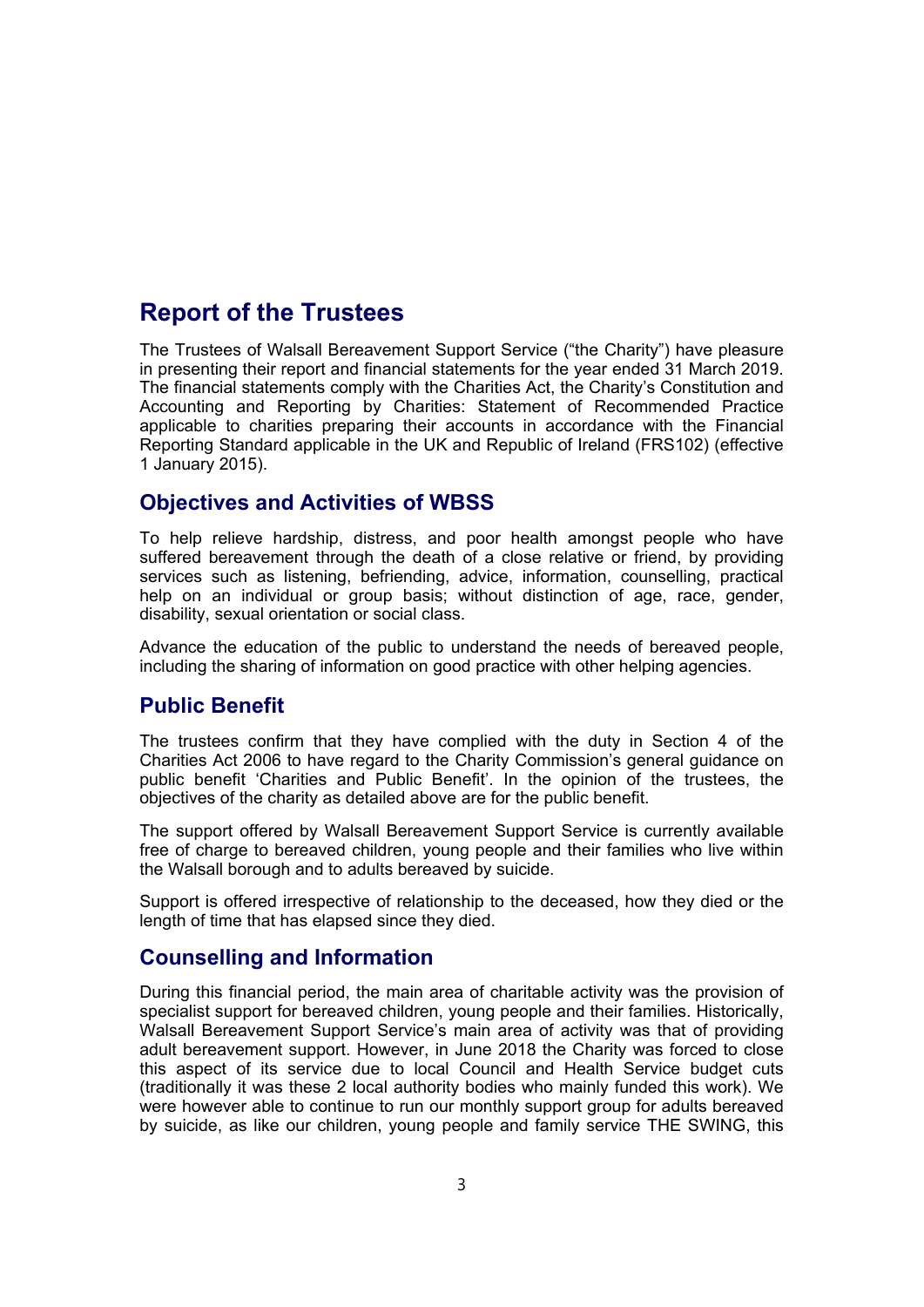group is funded through voluntary donations and grants.

In January 2019, we were informed by the National Lottery Community Fund that our application for funding to re-launch our adult bereavement support service had been successful. We were delighted with this news and in March 2019 we officially set up our new adult bereavement support service which we now refer to as the '*Let's Talk'*  project.

We provide the majority of our support through one-to-one counselling and group support and this includes outreach work in schools. We also offer an Out of Hours Service early in the evening and on Saturdays to ensure that WBSS remains accessible to everyone.

#### **Volunteer Recruitment and Training**

For the first time in 12 years and as a result of the impending closure of the Adult Bereavement Support Service due to the significant funding cuts to the charity, WBSS did not recruit any new volunteers during this period.

### **Achievements and Performance**

Over the past 12 months, we have worked extremely hard to secure replacement income to meet the financial shortfall resulting from the end of both grants from Walsall MBC and NHS Walsall CCG. However, despite all our efforts we were unable to raise sufficient funds to be able to continue to offer our adult bereavement service past June 2018.

Feedback from local people and organisations working in medical and mental health areas informed us that the closure of our adult support service had increased referrals to other services; however, these services were unable to offer the specialist provision that bereaved people require. In September 2018 we held a consultation meeting in order to discuss the future of adult bereavement support in Walsall. Those who attended included past service users, some of our volunteers, the Bereavement Officer from the local hospital, a local Funeral Director, a facilitator from a local bereavement support group and the Manager of a local mental health service. Following this meeting, we applied to the National Lottery Community Fund for funding to re-launch our adult bereavement support service and in January 2019 we were notified that our application had been successful. This has enabled WBSS to launch the 'Let's Talk' project which is funded until December 2021.

In addition to the good news from the National Lottery Community Fund, we are delighted that once again, we were able to fund all the support service activities provided by our children, young people and family bereavement project THE SWING. In recent years the demand for THE SWING to work with bereaved children and young people, particularly within the school setting, has increased but our staff resources have remained the same. As a result, this has put additional strain on our delivery team. However, in June 2018, we secured a grant of £10,000 from the Wesleyan Foundation and then in March 2019 we learned that had been granted £10,000 from the St. James's Place Foundation. However, the funding from St. James's Place Foundation was not received until April 2019 and as such are not contained within the 2018/19 accounts. These grants have enabled us to employ and now retain a third part-time bereavement counsellor for THE SWING which in turn has helped to reduce the waiting time for children and young people needing our support. We feel that we are now in a better position to explore the opportunity to develop a bereavement training programme for staff within schools, and we hope to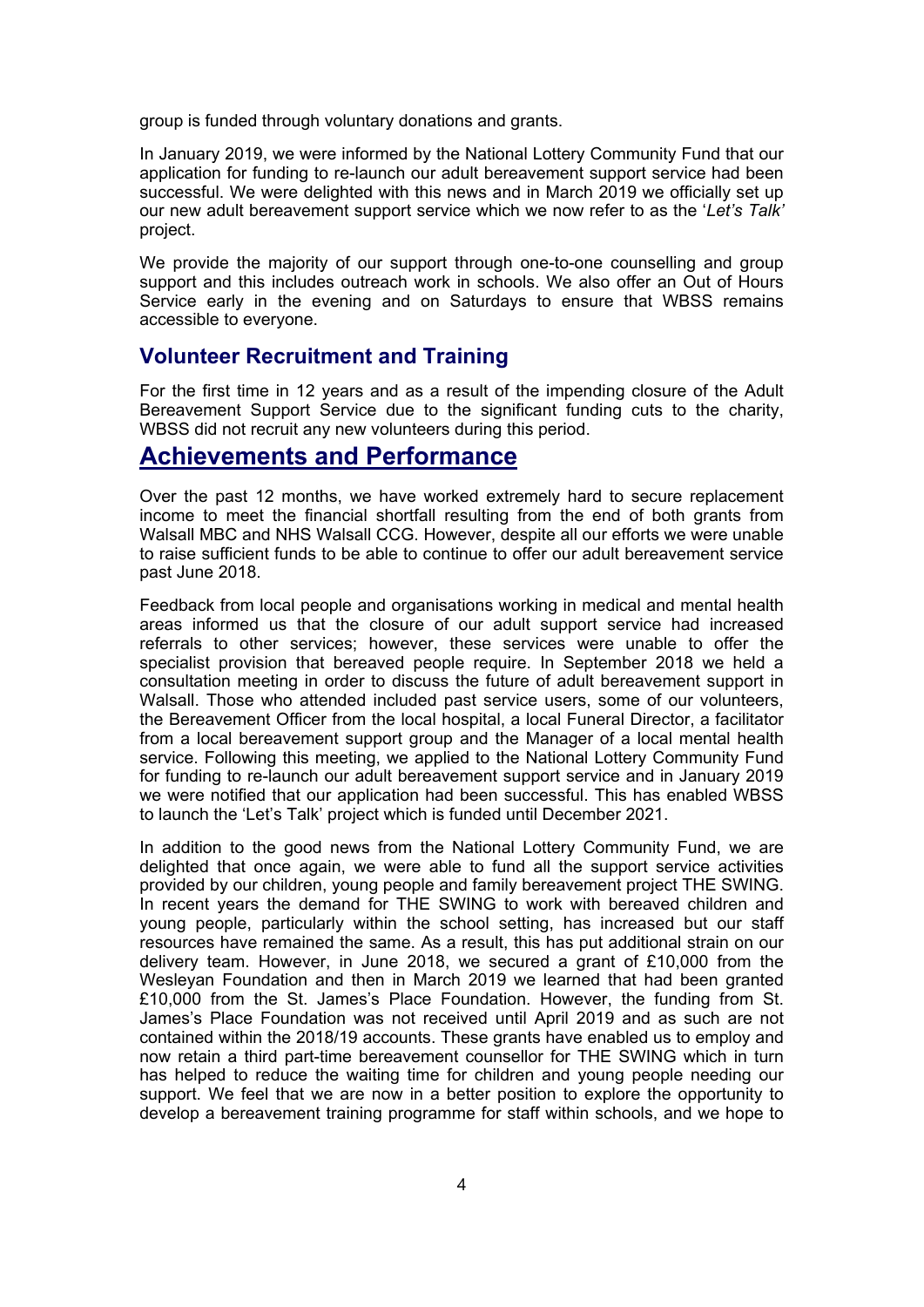work towards piloting such a training programme in 2019-20.

We were also successful in raising the funds needed to cover the costs of continuing to run our monthly support group for those bereaved by suicide; a group which has a regular average attendance of at least 12 bereaved people.

We are hugely grateful to all the grant makers who believed in our services, some of whom made very significant awards. These include the Henry Smith Charity, BBC Children in Need, the Wesleyan Foundation, the Eveson Charitable Trust, The True Colours Trust, Barbara Ward Children's Foundation, and The February Foundation. We also received smaller grants ranging from £500 to £2000 from several other Trusts and Foundations, all of which when combined, helped us to reach our financial target. We are extremely grateful to all the funders who support WBSS on a regular basis, for it is these grants that make all the difference to financial security and future of WBSS.

We have continued to work hard in developing our Community Fundraising Programme and during this financial year we are reporting on, we have managed to raise £6,810. We are extremely grateful to the people of Walsall who helped us to achieve this by participating in fundraising events and supporting us with donations, to the staff and customers of the TSB Walsall branches who have held raffles, cake bake days and coffee mornings in support of WBSS and to all the other smaller funders that gave grants towards our work with bereaved people of all ages.

Although WBSS had to close its adult support service to any new referrals at the end of March 2018, we continued to offer support to bereaved adults until June 2018. This ensured that those individuals who were either already receiving support or already on our waiting list for support, were still given the help they required. Consequently, the number of adults we were able to support in 2018/19 was significantly lower than in previous years, only reaching 29 individuals; on the other hand, referrals to THE SWING rose to 221 individuals. We anticipate that within 12 months, we should be able to support around 150-200 bereaved adults per year and within 3 years we should be back to where we were prior to closure at around 300 bereaved adults per year. However, this is largely dependent upon how quickly we can rebuild our volunteer counsellor placement/training programme, as we rely mainly on volunteers to deliver the adult bereavement support. Over the past 10 years WBSS had developed an enviable volunteer counsellor training programme and at its most successful, had a team of 28 fully qualified counsellors able to help bereaved adults referred to our service.

For the sixth consecutive year, a local designer has donated his time and skills to produce the Walsall Bereavement Support Service Annual Review. He has also redesigned the organisations logo, which has helped to emphasise our new phase of development as we re-launch our adult support service

#### **WBSS Outcomes 2018/19**

- ⦁ WBSS supported 29 referrals via its adult support service and 221 referrals via THE SWING and delivered a total of **956** hours of support.
- ⦁ In the last quarter of this financial year when the adult service reopened, 10 volunteer qualified counsellors donated **89 hours** of their time to help bereaved adults, the 'in kind' value of which was approximately £4000.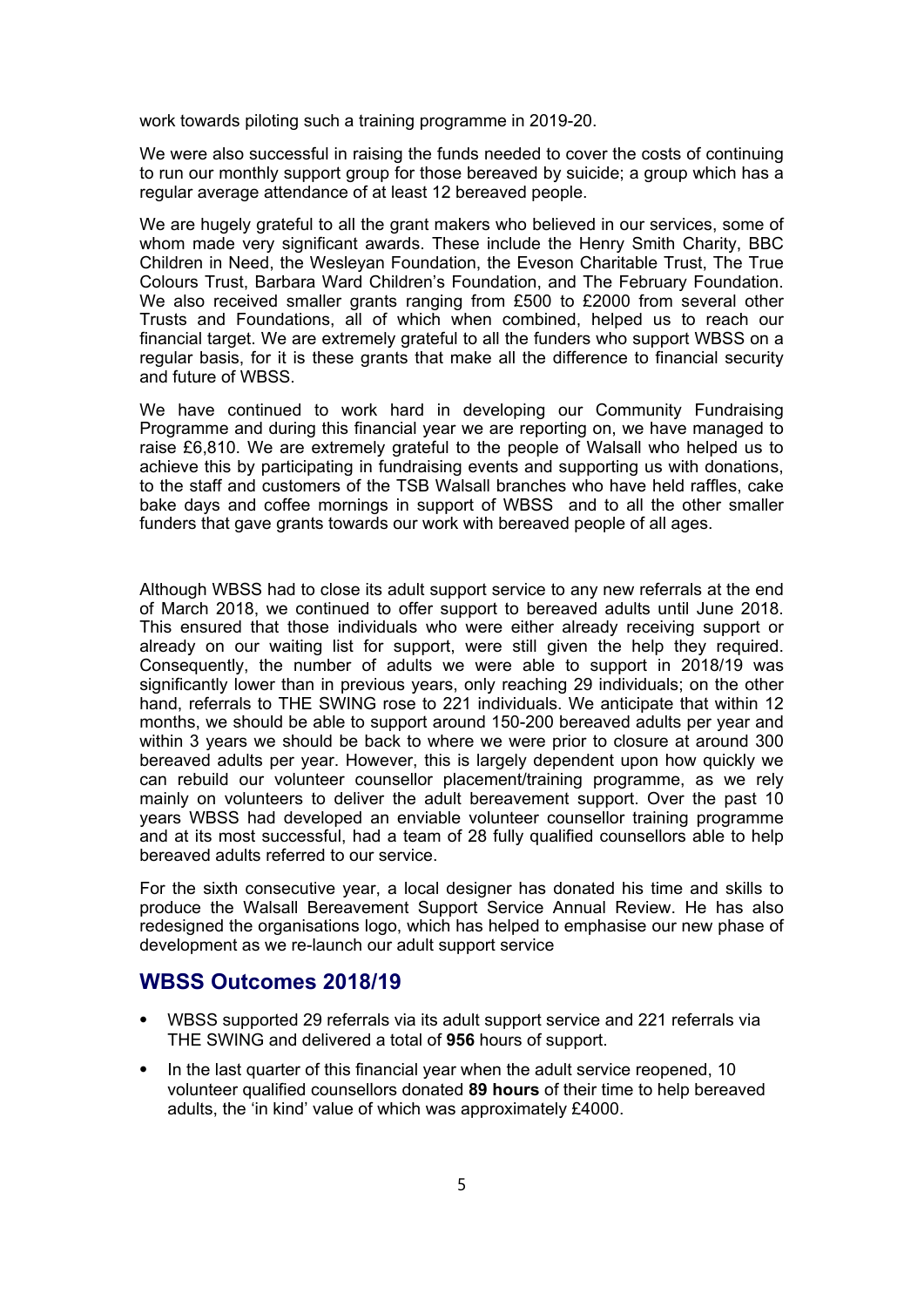- ⦁ **41%** referrals to the adult bereavement service and **88%** of referrals to THE SWING lived in areas of Walsall that fall within the top 25% most deprived areas to live in the UK; the majority of whom lived in the top 10% most deprived areas.
- ⦁ 6 of the 29 referrals **(21%)** to WBSS adult service were as a result of a suicide. Since setting up this support group in 1999 we have now helped **587** people affected by this type of loss.
- 100% of referrals to our adult service who completed our end of support questionnaire, rated their support as Excellent. Since WBSS began to record this feedback in 2008, this statistic has always remained **90%** or above.
- **78%** of children/young people said that the support they had received had helped them to understand and manage their feelings and emotions; **76%** said that their support had also helped them to manage their behavior; **78%** felt that their support had helped them to manage their physical issues.
- **77%** of children/young people felt that as a result of receiving support their school attendance and subsequently their education, had improved or was no longer a problem for them.
- ⦁ **68%** of children/young people felt that as a result of their support their family relationships had improved
- ⦁ **93%** of parents described our service as Excellent or Very Good.
- **93%** of parents stated that they would recommend our service to others in need of bereavement support.

### **Financial Review**

Despite grants ending from Walsall Council and NHS Walsall to fund our adult bereavement support project, we continued to deliver some telephone and face to face support until June 2018. These costs were absorbed into the charity's expenditure. Any support provided to adults after that time was via THE SWING, through its family support programme. We also continued to deliver our support group for adults bereaved as a result of suicide, which we successfully funded through voluntary donations and grants.

In response to the loss of the Council and NHS grants, we reduced our overheads as much as possible and increased our fundraising efforts. At the end of the financial year 2018/19, WBSS had increased its income by £29,831, rising from £106,892 in 2017/18 to £136,723 in 2018/19. This was a real achievement for WBSS and demonstrates the effort that we made to increase and broaden our income base. In contrast, our expenditure for the year decreased to a total of £127,254.

In 2017/18, our reserves dropped to £89,373 due to the reduction in income. This financial year, they have increased to £98,842, of which £64,734 is restricted mainly for THE SWING, and the remaining £34,108 is unrestricted.

Our income is broken down as follows:

⦁ An increase of £35,270 in grants from Trusts and Foundations. This included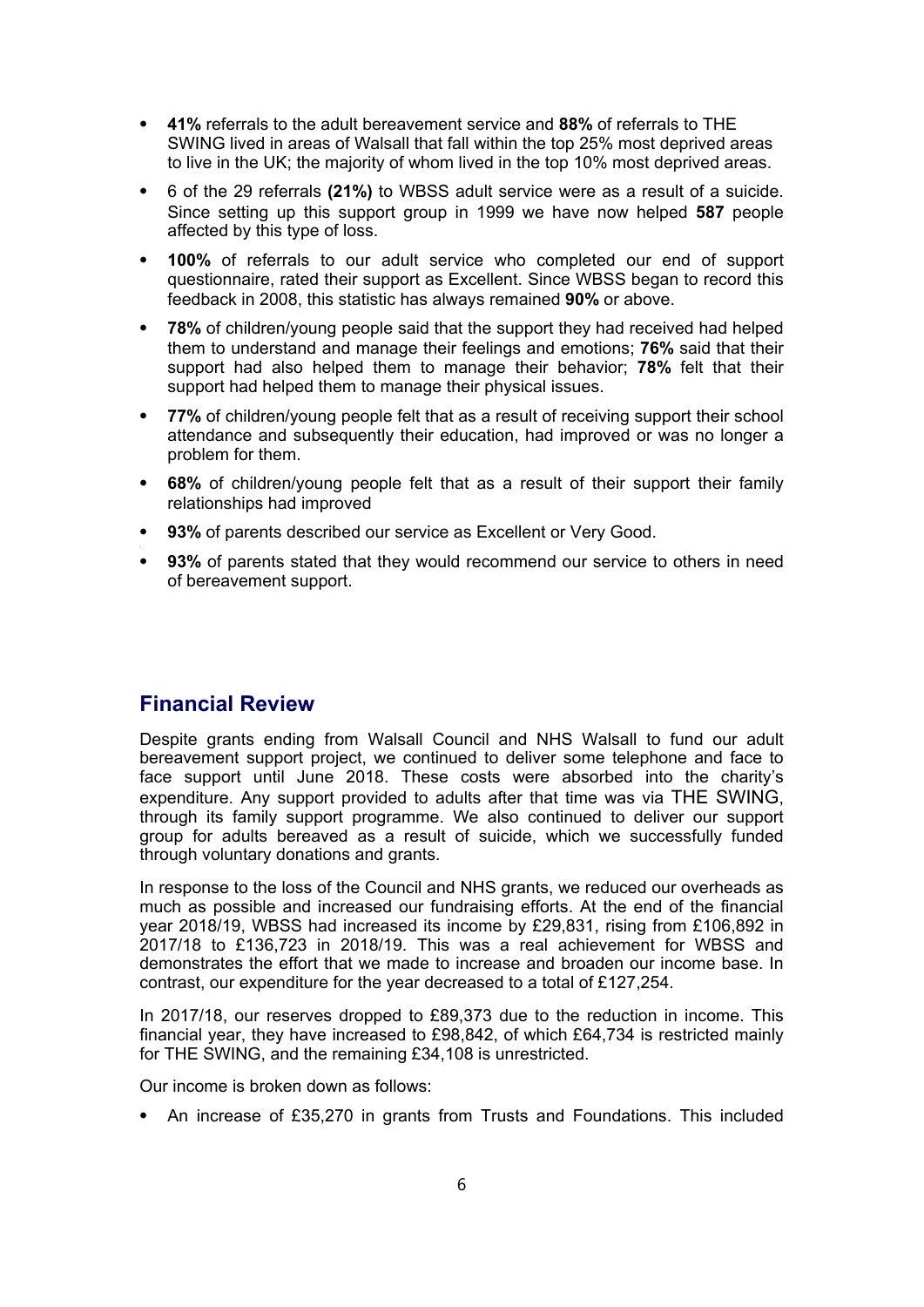Children in Need and the Henry Smith Charity multi-year grants. In 2017/18, we raised £76,318 from these sources, and this figure rose to £111,588 in 2018/19.

- ⦁ We secured a major 3-year grant from the National Lottery Community Fund (£159,079) to re-launch our adult bereavement support service, of which £13,169 of the first-year grant fell within this financial year.
- ⦁ Income from donations, grants, and fundraising decreased from £18,960 in 2017/18 to £10,025 in 2018/19. This was as a result of a) being chosen as Charity of the Year by Marks & Spencer Walsall in 2017/18 and b) receiving fundraising support from one family in recognition of the help that they had received from THE SWING project after the loss of their daughter.

Most of the grants we received were for the continuation of THE SWING and ensured that this project was funded during this financial year. Our two major funders for THE SWING currently are the Henry Smith Charity and Children in Need; however, we also secured an additional £10,000 from the Wesleyan Foundation in June 2018 and in March 2019 we were notified of a grant of £10,000 from the St. James's Place Foundation which was actually received at the start of the 2019/20 financial year. Both grants were towards the costs of employing an additional part-time children's counsellor. This has been the first time in several years that the Charity has been able to focus on growth, especially for THE SWING, where the demand for its services has increased.

Once again, we managed to reduce our expenditure from £128,761 in 2017/18 to £127,254 in 2018/19. We hope that this demonstrates our continued efforts to manage our finances carefully. In addition, and despite our income increasing, we decreased our expenditure on generating income by £1,120 from £12,478 in 2017/18 to £11,358 in 2018/19.

Consistent with previous years, most of the referrals to THE SWING and to our adult support service live in highly deprived areas of the borough. Feedback from parents and clients tells us that if they had to pay for counselling, they would not be able to afford to do so. Our organisational policy remains that clients are not charged for the support they receive to ensure that any person can access the help that they need. Nevertheless, we do actively encourage donations and ensure that our clients are aware that we are a charity and so rely on voluntary donations.

To enable the charity to continue to offer its services we are aware that we must continue to develop our income base, especially from community support and events. As a small charity, with no dedicated fundraiser, this does remain a challenge. However, through the increased income from donations and grants this financial year, we have demonstrated that we are rising to this challenge.

#### **Principal Funding Sources**

The principal sources of WBSS funding came from Trusts and Foundations accounting for 82% of our income. The largest grant maker was Children in Need with two successful grants, one from their Main Grants Programme and one from their Small Grants Programme. The next largest funder was the Henry Smith Charity. Both Trusts are repeat funders and are investing in the Charity for a 3-year period 2017-2020.

#### **Investment Policy**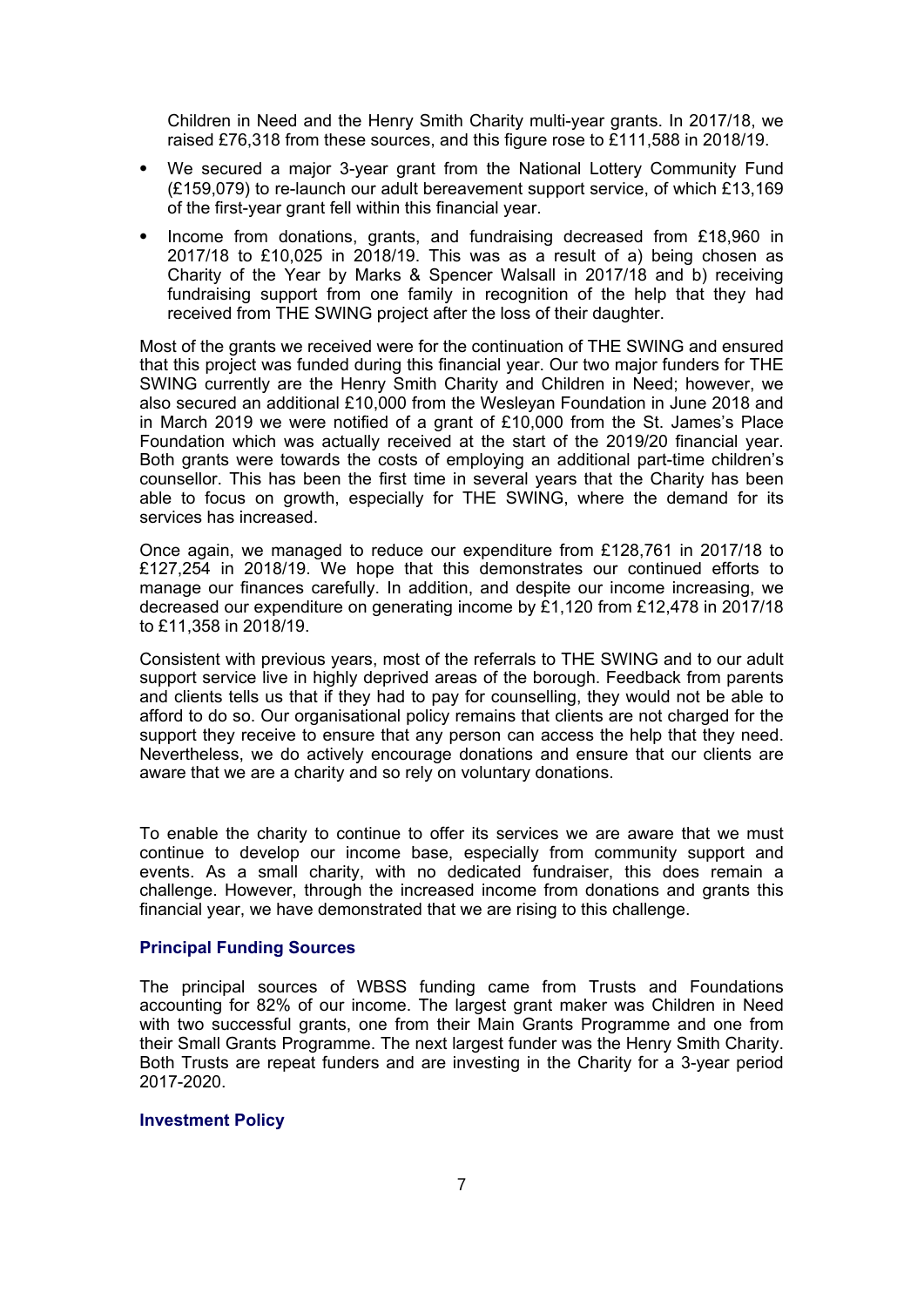Aside from retaining a prudent amount in reserves each year, most of the charity's funds are spent in the short term; therefore, there is little funding available for long term investment. Should funds become available for long-term investment we would need to carry out a review of our investment policy.

#### **Reserves Policy**

The Management Committee continue to review the charity's requirements for reserves considering the main risk to the organisation, that being unsuccessful refunding. The Committee has established a policy whereby, the reserves in total that are not invested in tangible fixed assets held by the charity, should be up to the equivalent of 12 months of the total anticipated expenditure of the charity.

The level of these reserves has been determined by the need to meet the working capital requirements of the charity. This period represents the necessary amount of time required to deliver counselling sessions to all the clients who are on the waiting list for support and for the charity to carry out all its legal obligations.

At the end of March 2019, the total of the charity's reserves stood at £98,842 of which £34,108 was unrestricted and £64,734 restricted.

The unrestricted free reserves represent 26.8% of our total expenditure of £127,254 during 2018/19, which is equivalent to 3.225 months of the charity's running costs.

The financial strategy of WBSS continues to be that of building unrestricted reserves and this will be achieved through planned cost-effective operational procedures and further fundraising. The Committee will continue to take all necessary actions regarding the prevailing economic climate.

#### **Internal Financial Controls**

During this reporting period we conducted an internal audit of the charity's financial controls as per Charity Commission Guidance CC8. A compliance score of 94% was attained. As such, the trustees feel confident that within the organization, financial transactions are properly authorized, financial records are properly maintained, assets are safeguarded, and applicable legislation and policies are complied with.

#### *Neil Simpson – Treasurer*

### **Plans for 2019-20**

- ⦁ Continue to offer free bereavement support to children, young people and their family members from across the borough of Walsall. This will include an Out of Hours Service, Family Counselling, and a Special Support Service for referrals with more complex bereavement issues.
- ⦁ Secure funding to continue to employ a third part-time counsellor for THE **SWING**
- ⦁ Develop a pilot training programme to equip teaching and support staff within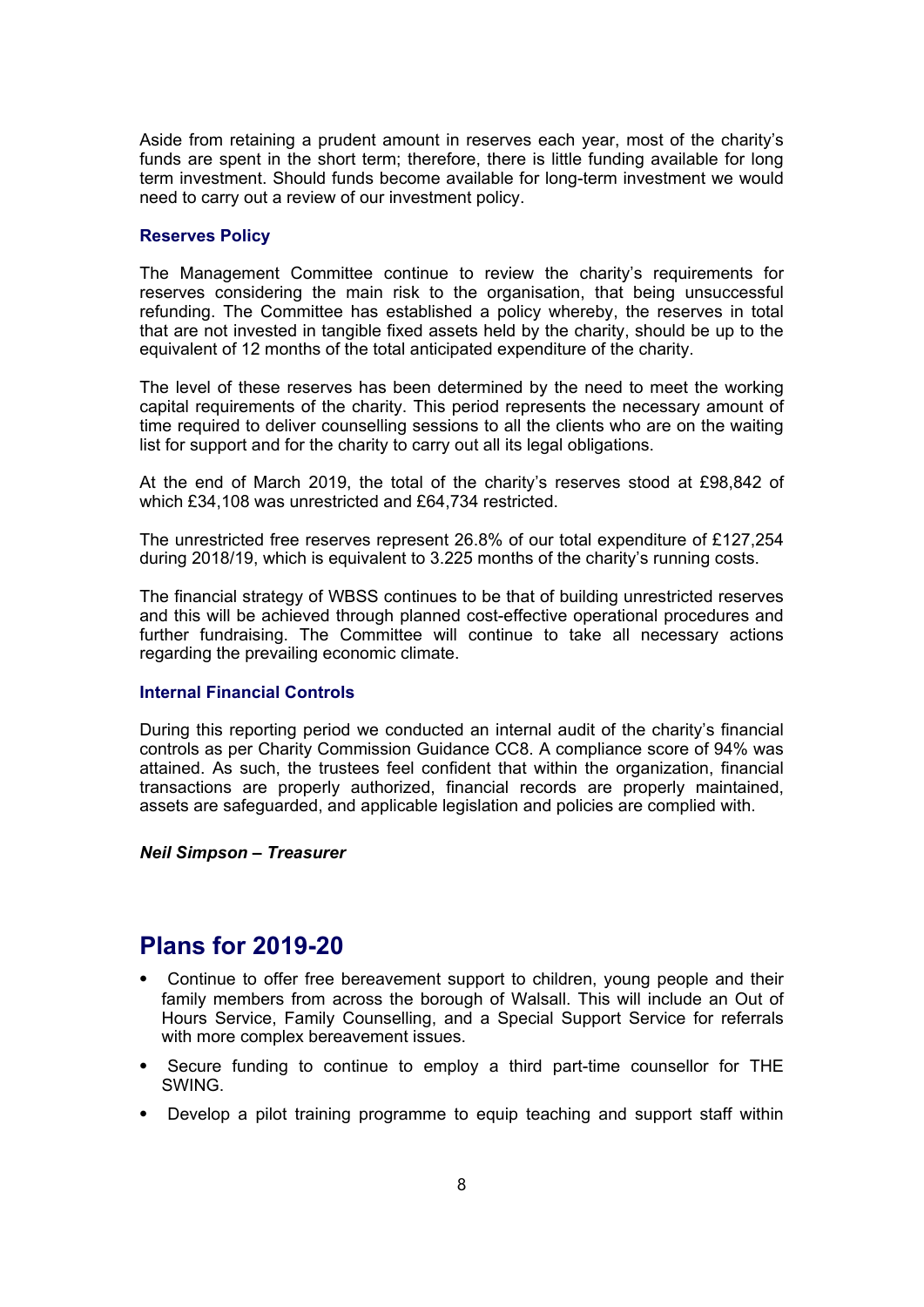schools with skills that they can use daily to assist them with dealing with vulnerable bereaved students.

- ⦁ Re-launch WBSS's adult bereavement support service **'***Let's Talk'*
- ⦁ Re-establish WBSS's Volunteer Counsellor Training programme to recruit and train counsellors to support the delivery of **'***Let's Talk'*
- ⦁ Help to set up community based 'social' bereavement support groups, where the bereaved can meet and build friendships locally to reduce isolation and loneliness.
- ⦁ Work with local funeral directors and bereavement staff at Walsall Hospital to build referral pathways for families and individuals in need of counseling support.
- ⦁ Continue to deliver a support group for adults bereaved through suicide and explore opportunities for setting up a further support group for those dealing with other types of traumatic bereavement.
- ⦁ Continue to develop WBSS's fundraising income by building upon community support and goodwill and increasing our income generation from individual giving as well as from grants donated to us by charitable trusts and foundations.
- ⦁ Organise an annual community event to bring the bereaved and their families together to remember their loved ones and support the on-going delivery of Walsall Bereavement Support Services work.
- ⦁ To work in partnership with Walsall Council and colleagues from across the borough to help deliver the aims of the Walsall Multi-Agency Suicide Prevention Strategy 2018-2023.
- ⦁ Explore ways in which WBSS can help to deliver locally the aims of the 'Dying Matters' coalition which are to help people talk more openly about dying, death and bereavement, and to make plans for the end of life.

### **Structure, Governance and Management**

#### **Governing Document**

Walsall Bereavement Support Service is a registered charity that aims to meet some of the needs of bereaved people within the Walsall Borough. The charity, originally formed as an unincorporated charity, became a Charitable Incorporated Organisation  $(CIO)$  on  $4<sup>th</sup>$  July 2013 and is governed by a constitution approved by the Charity Commission of England and Wales.

#### **Recruitment and Appointment of the Management Committee**

The focus of the charity's' is that of supporting bereaved adults, young people and children. The Management Committee seek to ensure that the needs of these groups are appropriately reflected through the diversity of the trustee body. To enhance the potential pool of trustees the charity has sought to identify members of the community who are willing to use their own experiences to assist the organisation.

The Management Committee is well represented by a wide range of individuals from various aspects of the community. Trustees have the power to appoint additional trustees to act jointly with them for all purposes. A trustee whose term of office has expired can be appointed for a further term of office.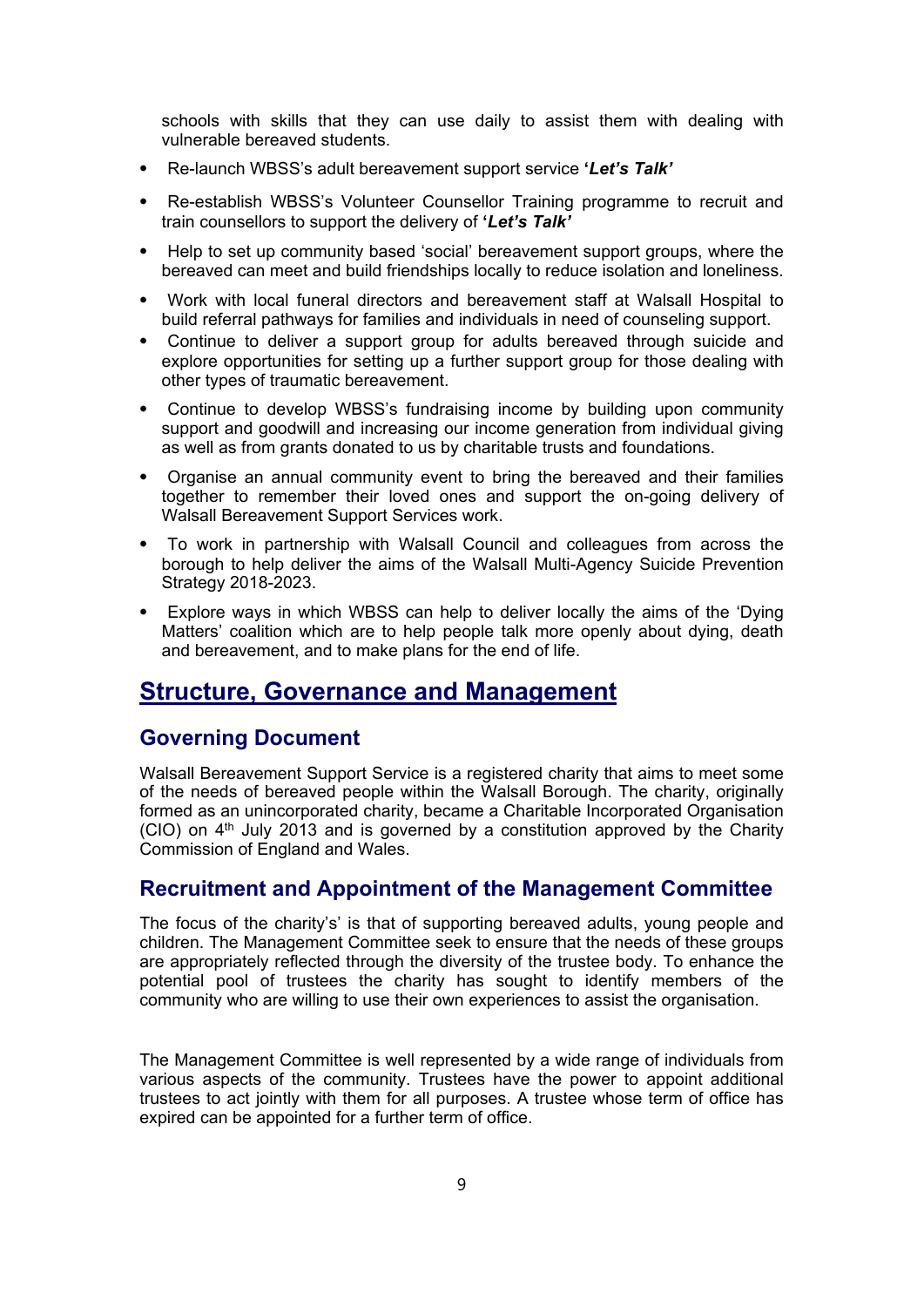### **Trustee Induction and Training**

Whilst there is no formal induction process in place, all new trustees are invited and encouraged to visit the offices of WBSS in order to familiarise themselves with the organisation and the context within which it operates. The Head of Service will then discuss the following aspects of the organisation with the new trustee and answer any questions arising.

- The obligations of the Management Committee members.
- ⦁ The main documents which set out the operational framework for the charity.
- ⦁ The current financial position as set out in the latest published accounts.
- ⦁ Future and objectives of the organisation.

In addition to the above, a copy of the latest Annual Report is given to all new trustees along with a trustee role description, a copy of the constitution, the Charity Commission's Trustee Handbook, the organisation's main policy documents and the latest financial statements.

### **Risk Management**

The Trustees are very aware of the need to assess and minimise risks to the operation of the charity. As such a comprehensive set of policies and procedures is maintained, reviewed and where necessary updated to comply with changes in legislation and the many requirements of funding bodies. Following the guidance of these policies covers the main risks to the operation of the charity.

The risk of not being able to adequately fund the project was faced in this financial year. The prompt and comprehensive responses of the management committee to the major changes in funding profile of WBSS led to the decision to close the adult bereavement support service until such time that alternative funding was sourced for this service. This course of action ensured that WBSS remained financially viable and that the children/ young people's bereavement service THE SWING could continue to operate with reserves in place to support its delivery.

The risk of not supporting clients and volunteers professionally is managed by having a supervision programme in place in line with the British Association of Counselling and Psychotherapy (BACP) procedures. It is WBSS policy that every new volunteer is supported by way of an obligatory training course followed by induction, prior to client contact time. Members of staff meet weekly and the management committee meet at least quarterly to review, amend and update working procedures and to eliminate risks. These meetings are held more frequently if required. Disclosure and Barring checks are made on all members of staff and potential new volunteers

General Data Protection Regulation is adhered to as well as Vulnerable Adults and Child Protection policies regarding all work with children and families. Procedures are in place to ensure compliance with Health and Safety of all staff, volunteers, clients and visitors to the centre. These ensure a consistent quality of delivery for all operational aspects of the charity. In addition, the regular meetings of the Trustees at Globe House, facilitate the constant review of the environment in which the charity exists.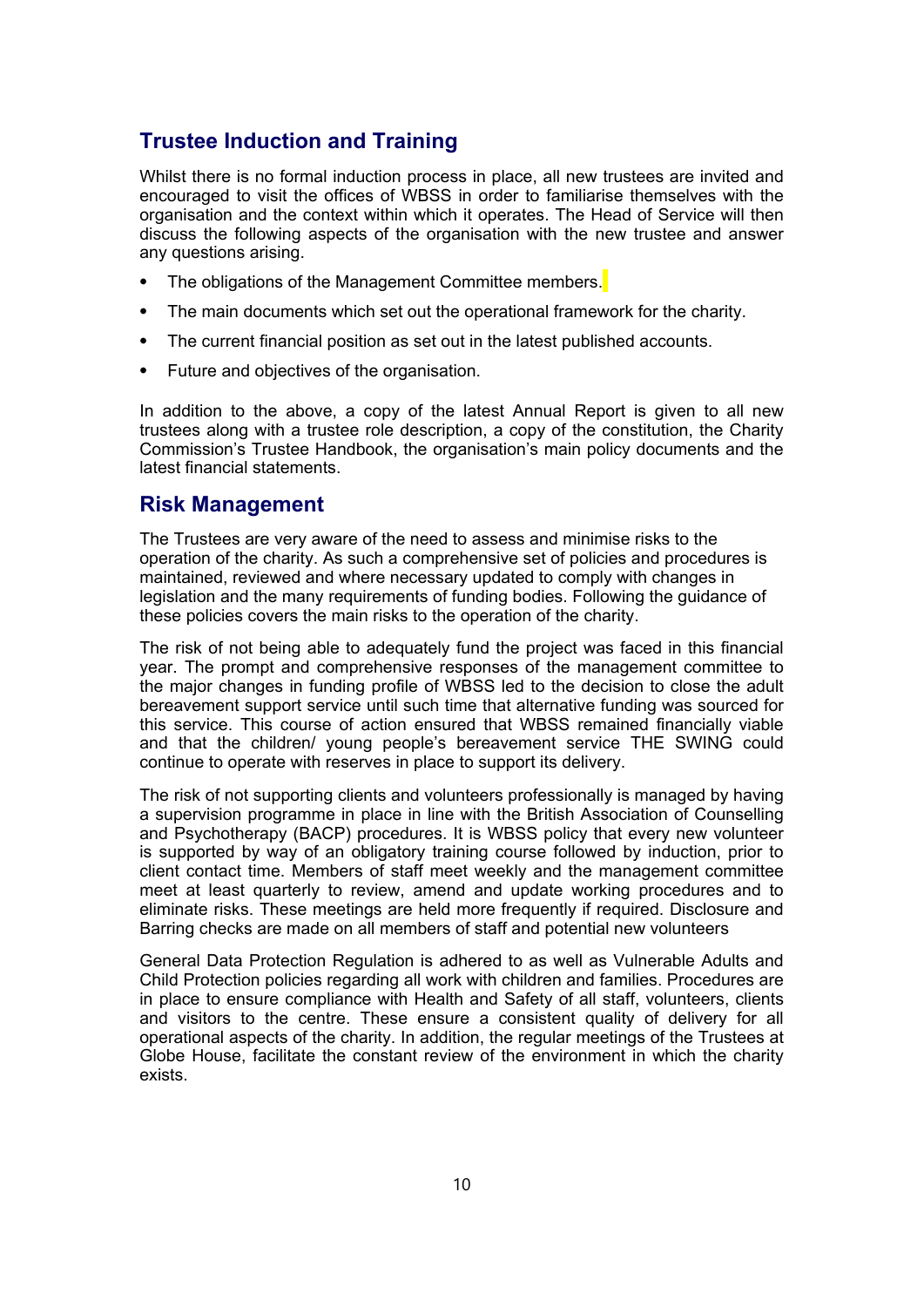### **Organisational Structure**

WBSS has a Management Committee of at least 5 members who meet quarterly and are responsible for the strategic direction and policy of the charity. At present the Committee has 5 members from a variety of professional backgrounds relevant to the work of the charity. The Head of Service is also present at meetings but has no voting rights.

The Head of Service is responsible for

- ⦁ The day-to-day operational management of the organisation in line with the constitution and quality procedures.
- ⦁ Ensuring that the charity delivers the services specified to all its service users.
- ⦁ Ensuring the team continues to develop skills and working practices in line with good practice.
- The supervision of the staff team.
- ⦁ The recruitment, training and supervision of all volunteers.
- ⦁ Ensuring the future of the project by pursuing funding opportunities.

### **Responsibilities of the Management Committee**

The Trustees are responsible for preparing the Trustees' Report and the financial statements in accordance with applicable law and United Kingdom Accounting Standards (United Kingdom Generally Accepted Accounting Practice). The law applicable to charities in England and Wales requires the Trustees to prepare financial statements for each financial year which give a true and fair view of the state of affairs of the charity and of the incoming resources and application of resources of the charity for that period.

In preparing these financial statements the Trustees are required to:

- select suitable accounting policies and then apply them consistently;
- ⦁ Observe the methods and principles in the Charity's SORP:
- ⦁ make judgements and estimates that are reasonable and prudent;
- ⦁ state whether applicable accounting standards have been followed, subject to any material departures disclosed and explained in the financial statements;
- ⦁ prepare the financial statements on the going concern basis unless it is inappropriate to presume that the charity will continue in operation.

The Trustees are responsible for keeping proper accounting records which disclose with reasonable accuracy at any time the financial position of the charity and enable them to ensure that the financial statements comply with the Charity (Accounts Reports) Regulations 2008. They are also responsible for safeguarding the assets of the charity and hence for taking reasonable steps for the prevention and detection of fraud and other irregularities.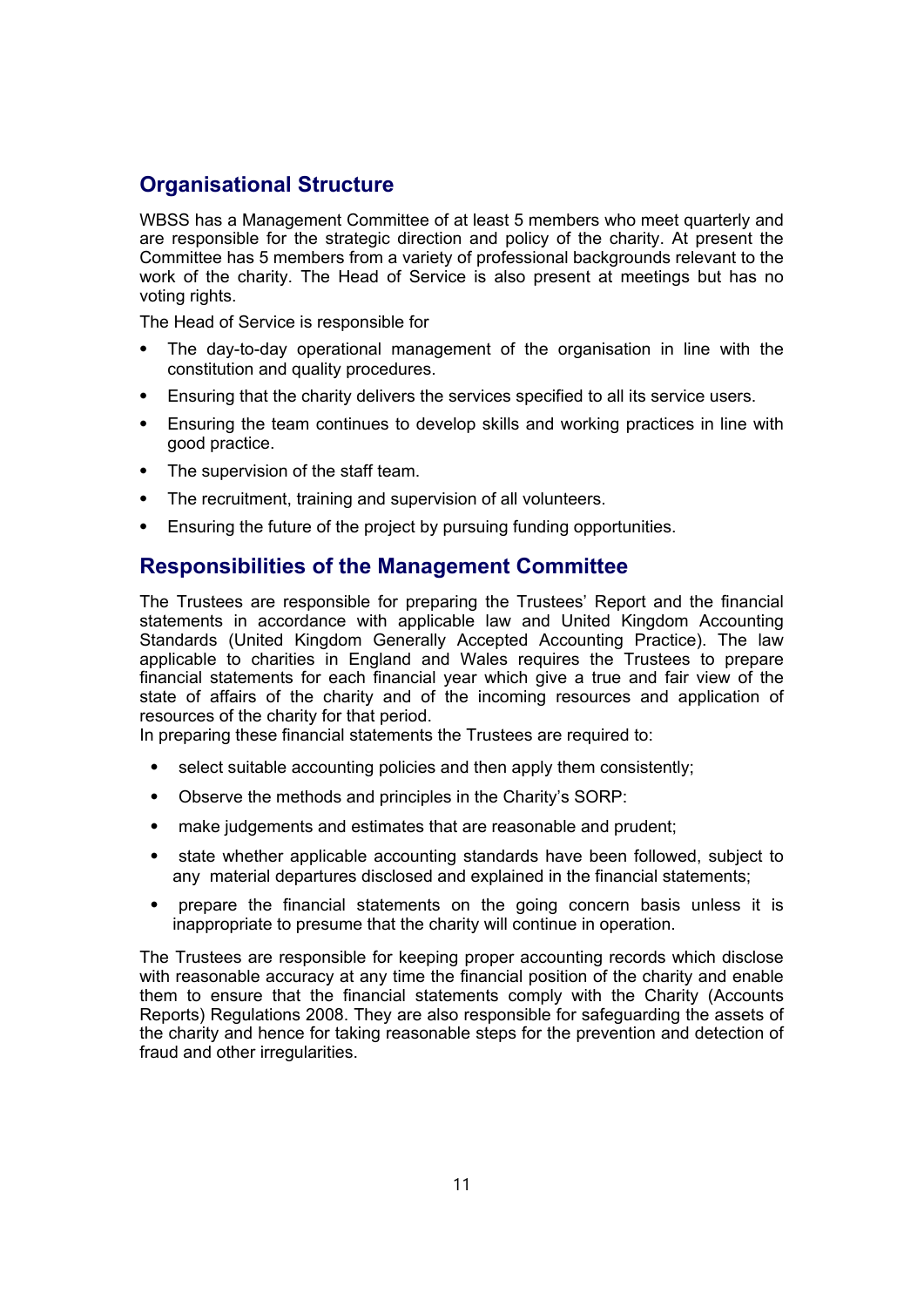Approved by the Management Committee and signed on its behalf on 13<sup>th</sup> June 2019 by **Mr. J. Green (Chair)** 

### **Reference and Administrative Information**

- Charity Name: Walsall Bereavement Support Service
- Charity Status: Charitable Incorporated Organisation

Charity registration number: 1152724

Registered Office and operational address:

Globe House 3 Bradford Place Walsall West Midlands **WS1 1PL** 

01922 724841 / 01922 645035

### **Management Committee**

| Chair:     | James Green (appointed June 2018)    |
|------------|--------------------------------------|
| Treasurer: | Neil Simpson                         |
| Trustees:  | Rosemary Brown (until May 2019)      |
|            | <b>Bev Simpson</b>                   |
|            | Dr Robert Crundwell (from June 2018) |
|            | Alyson Green (appointed March 2019)  |

#### **Employees**

Head of Service - Elaine Bullen Dip.Couns. Registered Member BACP

Finance Manager - Bev Richardson MAAT

THE SWING Co-ordinator & Counsellor - Sally Robinson Dip.Couns. Registered Member BACP

THE SWING Counsellor - Bev Richardson Dip.Couns. Registered Member BACP; Post Qual.Dip Couns. Children & Young People

THE SWING Counsellor - Amanda Holtham (from October 2018) Dip.Couns. Registered Member BACP

Administrator for 'Let's Talk' - Claire Hastings (from May 2019)

### **Independent Examiner**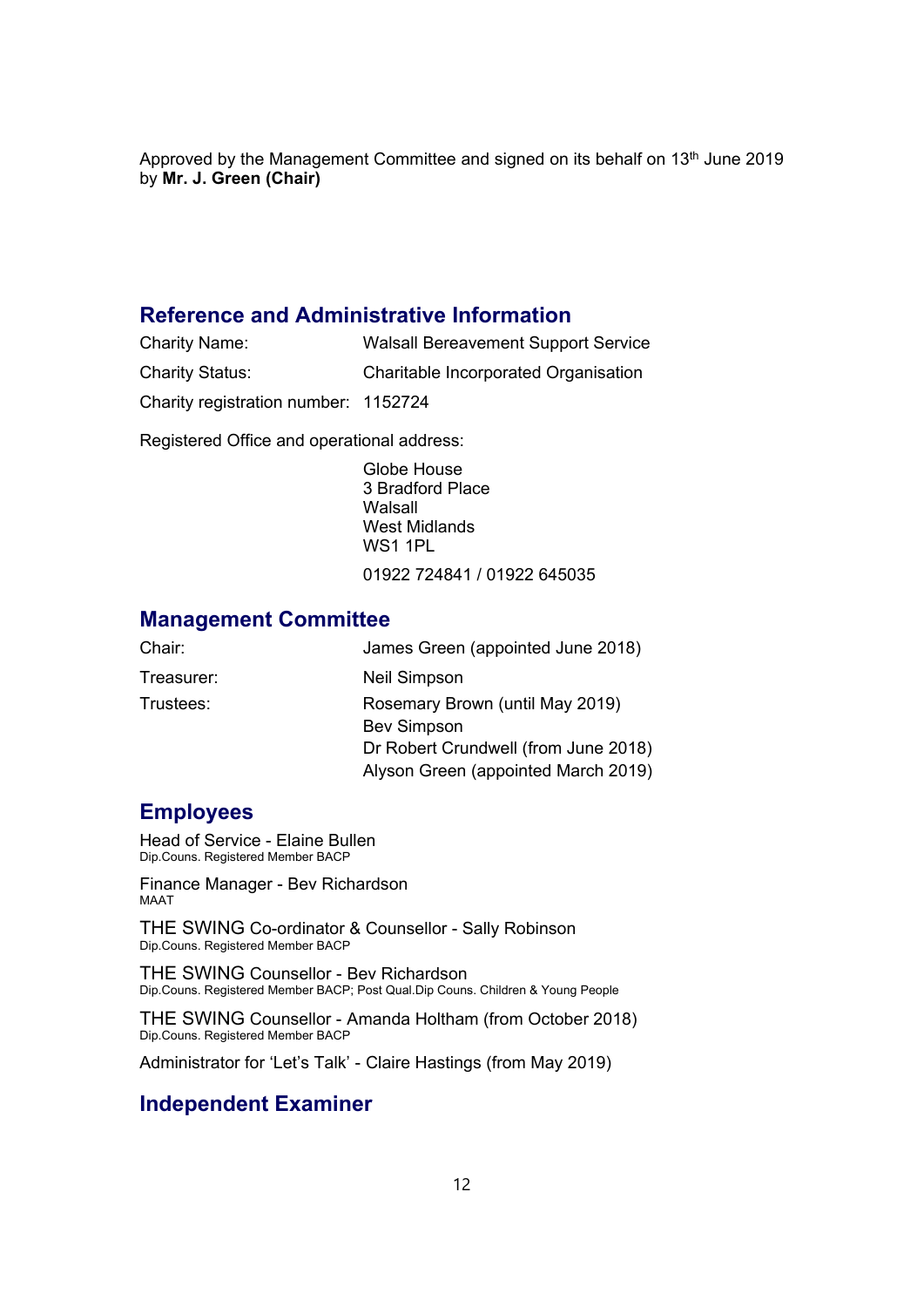Karen Hanlan Karen Hanlan Independent Examiner Limited Hollyoaks, 3 School Lane Lea Marston B76 0BW

### **Bank**

Barclays Bank 1 Breadmarket Street Lichfield **Staffordshire** WS13 6JY

### **Acknowledgements**

*Walsall Bereavement Support Service would like to publicly acknowledge and thank the following organisations and donors for their financial support during 2018/2019.*

- ⦁ Henry Smith Charity
- ⦁ National Lottery Community Fund
- ⦁ BBC Children in Need
- ⦁ The Cotton Trust
- ⦁ Eveson Charitable Trust
- ⦁ The Woodward Charitable Trust
- ⦁ The Cole Charitable Trust
- ⦁ Baron Davenport's Charity
- ⦁ Birmingham and Black Country Communities Fund
- ⦁ The True Colours Trust
- ⦁ Wesleyan Foundation
- ⦁ The Albert Hunt Trust
- ⦁ The Edward and Dorothy Cadbury Trust
- ⦁ The February Foundation
- ⦁ The Grimmitt Trust
- ⦁ The Saintbury Trust
- ⦁ Barbara Ward Children's Foundation
- ⦁ Alfred Haines Charitable Trust
- ⦁ Souter Charitable Trust
- ⦁ Edgar E. Lawley Foundation
- ⦁ The Hobson Charity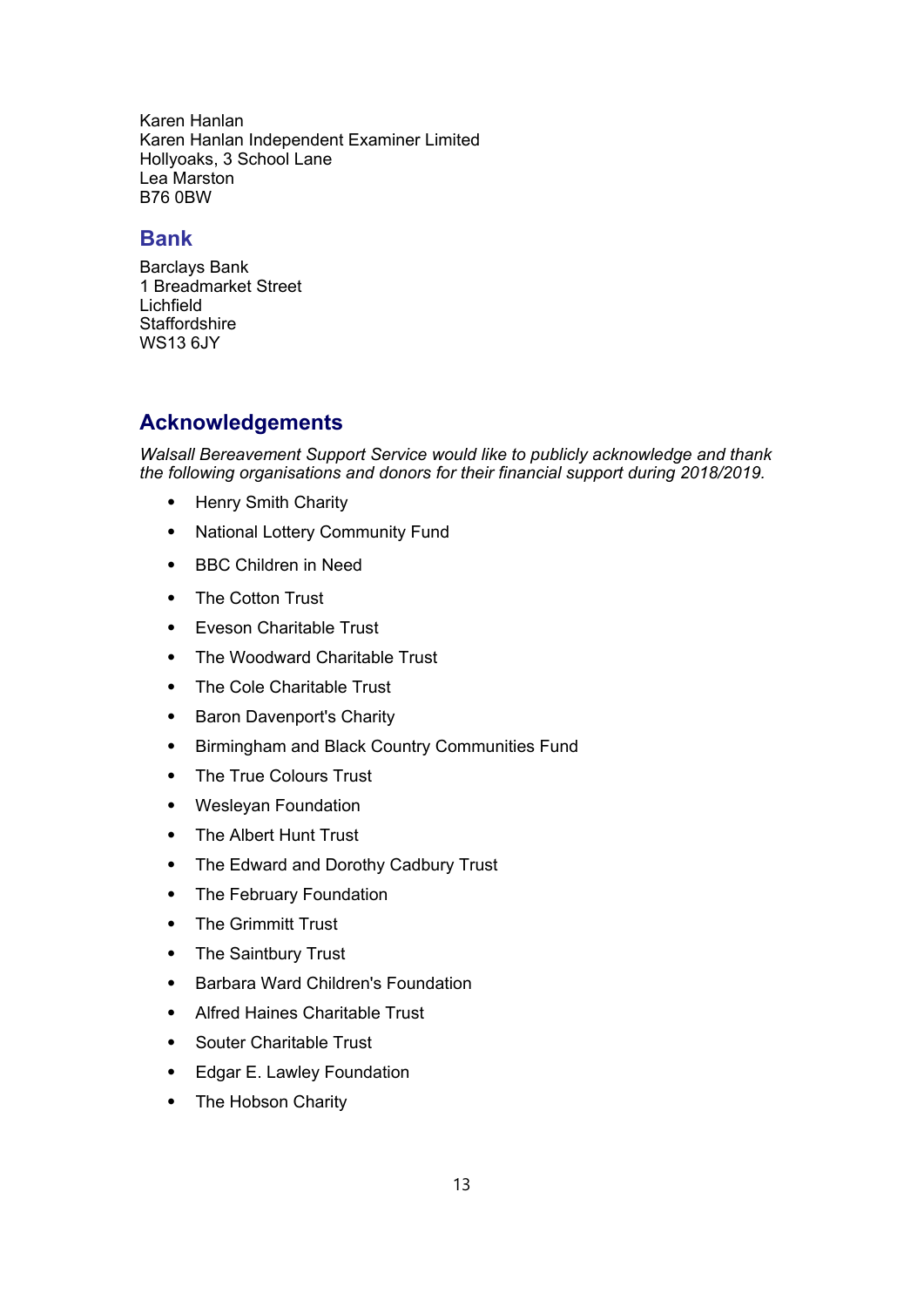- ⦁ The Roger and Douglas Turner Charitable Trust
- ⦁ M.L. Safety Limited
- Walsall Quakers
- ⦁ Crossways Residential Home, Walsall
- ⦁ St Lawrence Church, Darlaston

*We would also like to thank the following organisations for fundraising on behalf of Walsall Bereavement Support Service during 2018/2019*

- ⦁ Marks and Spencer Walsall
- ⦁ TSB Bank Walsall
- ⦁ TSB Bank Aldridge

#### *And finally, …*

Many thanks go to all of the volunteers for the skills, commitment and time that they have contributed throughout the year. Without their support we simply would not be able to provide this valuable service.

## **Independent Examiner's Report to the Trustees of Walsall Bereavement Support Service**

I report to the trustees on my examination of the accounts of Walsall Bereavement Support Service ('the Charity') for the year ended 31 March 2019 which are set out on pages 11 to 20.

#### **Responsibilities and basis of report**

As the charity trustees you are responsible for the preparation of the accounts in accordance with the requirements of the Charities Act 2011 ('the 2011 Act').

I report in respect of my examination of the Charity's accounts carried out under section 145 of the 2011 Act and in carrying out my examination I have followed all the applicable Directions given by the Charity Commission under section 145(5)(b) of the 2011 Act.

#### **Independent examiner's statement**

I have completed my examination. I can confirm that no material matters have come to my attention in connection with the examination giving me cause to believe that in any material respect:

1) accounting records were not kept in respect of the Charity as required by section 130 of the 2011 Act; or

2) the accounts do not accord with those records; or

3) the accounts do not comply with the applicable requirements concerning the form and content of accounts set out in the Charities (Accounts and Reports) Regulations 2008 other than any requirement that the accounts give a 'true and fair' view which is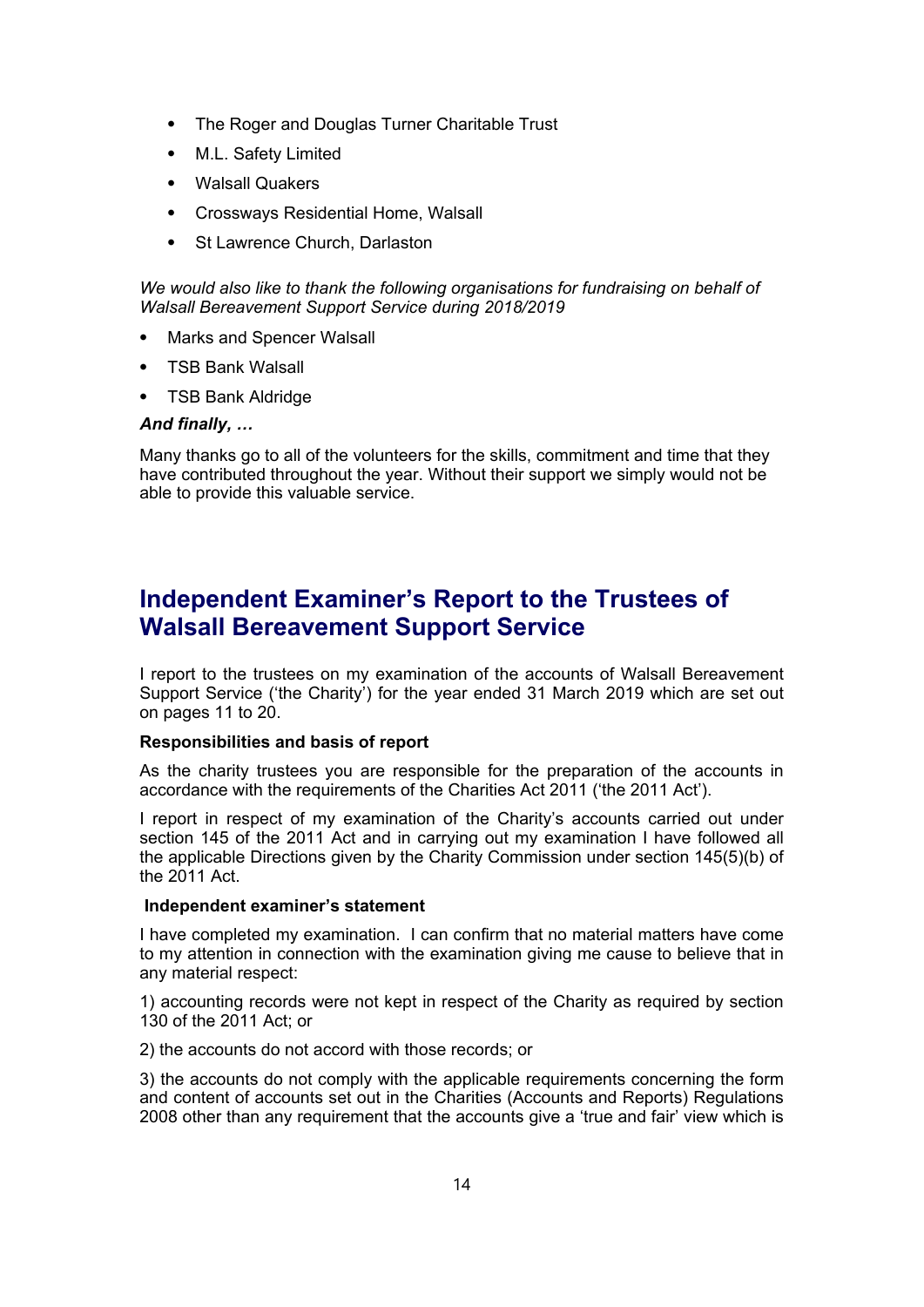not a matter considered as part of an independent examination.

I have no concerns and have come across no other matters in connection with the examination to which attention should be drawn in this report in order to enable a proper understanding of the accounts to be reached.

Karen Hanlan, Institute of Chartered Accountants, England & Wales Date Karen Hanlan Independent Examiner Limited Lea Marston, B76 0BW 13th June 2019

### **Statement of financial activities**

|                                                                            |                     | <b>Un-restricted</b><br>funds<br>2019 | <b>Restricted</b><br>funds<br>2019 | <b>Total</b><br>funds<br>2019 | <b>Total</b><br>funds<br>2018 |
|----------------------------------------------------------------------------|---------------------|---------------------------------------|------------------------------------|-------------------------------|-------------------------------|
| Income from:                                                               | <b>Note</b>         | £                                     | £                                  | £                             | £                             |
| Donations & legacies<br>Charitable activities<br><b>Trading activities</b> | $\overline{2}$<br>3 | 3,029<br>1,775<br>5,795               | 79,125<br>45,817<br>1,016          | 82,154<br>47,592<br>6,811     | 66,891<br>28,983<br>10,841    |
| Investments - bank interest                                                |                     | 166                                   |                                    | 166                           | 177                           |
| <b>Total income</b>                                                        |                     | 10,765                                | 125,958                            | 136,723                       | 106,892                       |
| <b>Expenditure on:</b>                                                     |                     |                                       |                                    |                               |                               |
| Raising funds                                                              |                     | 2,107                                 | 9,251                              | 11,358                        | 12,478                        |
| Charitable activities                                                      |                     | 18,772                                | 97,124                             | 115,896                       | 116,283                       |
| <b>Total expenditure</b>                                                   | 4                   | 20,879                                | 106,375                            | 127,254                       | 128,761                       |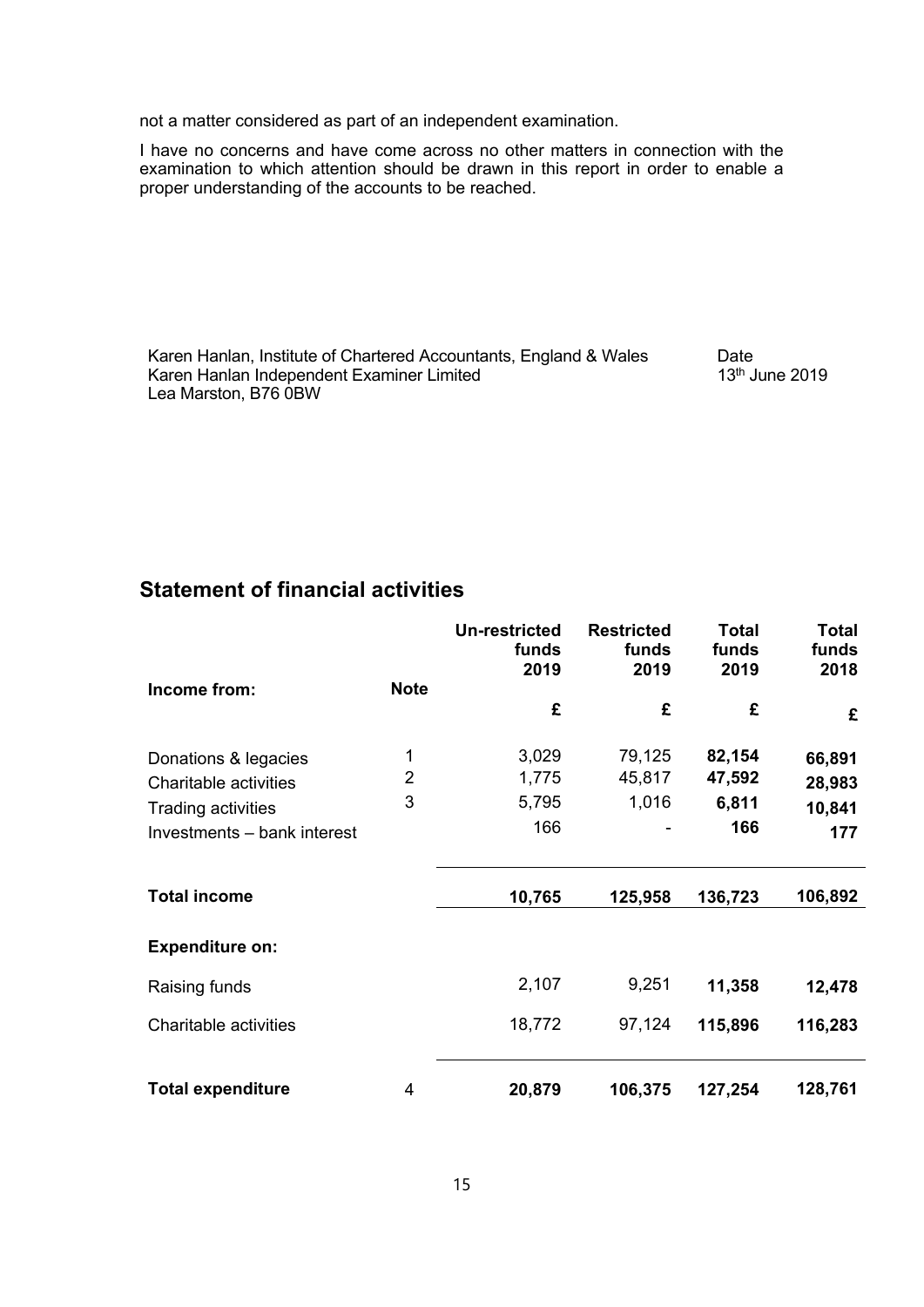| Net (expenditure)/ income<br>and net movement in funds<br>for year | (10, 114) | 19,583 | 9,469  | (21, 869) |
|--------------------------------------------------------------------|-----------|--------|--------|-----------|
| <b>Reconciliation of funds:</b><br>Total funds brought forward     | 44,222    | 45,151 | 89,373 | 111,242   |
| <b>Total funds carried forward</b>                                 | 34,108    | 64,734 | 98,842 | 89,373    |

The statement of financial activities includes all gains and losses recognised in the year.

All income and expenditure derive from continuing activities.

### **Balance sheet**

|                                     | <b>Note</b>    | 2019      | 2018      |
|-------------------------------------|----------------|-----------|-----------|
|                                     |                | £         | £         |
| <b>FIXED ASSETS</b>                 |                |           |           |
| Tangible assets                     | $\overline{7}$ |           |           |
| <b>CURRENT ASSETS</b>               |                |           |           |
| <b>Debtors</b>                      | 8              | 3,013     | 2,534     |
| Cash at Bank                        |                | 121,114   | 100,191   |
|                                     |                | 124,127   | 102,725   |
| <b>CREDITORS</b>                    |                |           |           |
| Amounts falling due within one year | 9              | (25, 825) | (13, 352) |
| <b>NET CURRENT ASSETS</b>           |                | 98,842    | 89,373    |
| <b>NET ASSETS</b>                   |                | 98,842    | 89,373    |
| <b>FUNDS</b>                        | 11             |           |           |
| <b>Restricted Funds</b>             |                | 64,734    | 45,151    |
| <b>Unrestricted Funds</b>           |                | 34,108    | 44,222    |
| <b>TOTAL FUNDS</b>                  |                | 98,842    | 89,373    |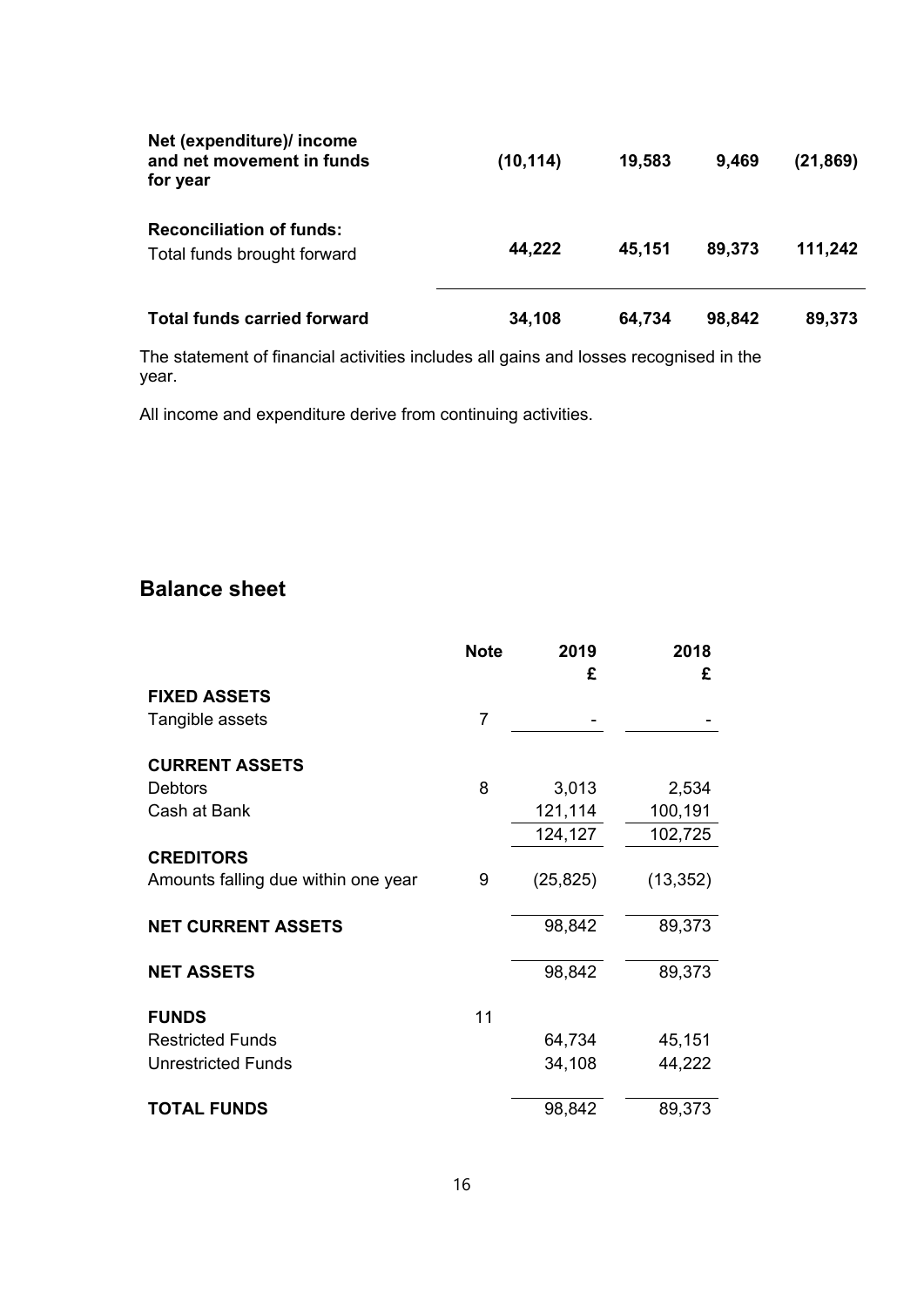The accompanying accounting policies and notes form part of these financial statements.

Approved by the Trustees and signed on their behalf by:

Mr J Green, Chair of Trustees Date: 13<sup>th</sup> June 2019

### **Principal accounting policies**

#### **Basis of preparation**

The financial statements have been prepared in accordance with Accounting and Reporting by Charities: Statement of Recommended Practice applicable to charities preparing their accounts in accordance with Financial Reporting Standard applicable in the UK and Republic of Ireland (FRS102) (effective 1 January 2015) – (Charities SORP (FRS102)) and the Financial Reporting Standard applicable in the UK and Republic of Ireland (FRS102).

Walsall Bereavement Support Service meets the definition of a public benefit entity under FRS102. Assets and liabilities are initially recognised at historical cost or transaction value unless otherwise stated in the relevant accounting policy note.

#### **Going Concern statement**

The financial statements have been prepared on a going concern basis which assumes that the Charity will continue to operate. The validity of this assumption is dependent upon the continuance of support from the Charity's key funders and stakeholders and in response to the progress made by the Charity in pursuing a viable budget including the obtaining of further grants and donations. The Charity's business plan shows that the Charity will be able to operate in the foreseeable future. Based on this understanding the Trustees believe that it remains appropriate to prepare the financial statements on a going concern basis. The financial statements do not include any adjustments, which would result from the basis of preparation being inappropriate.

#### **Funds**

General accumulated funds are unrestricted funds available for general purposes and include funds designated for a particular purpose; the use of such funds remains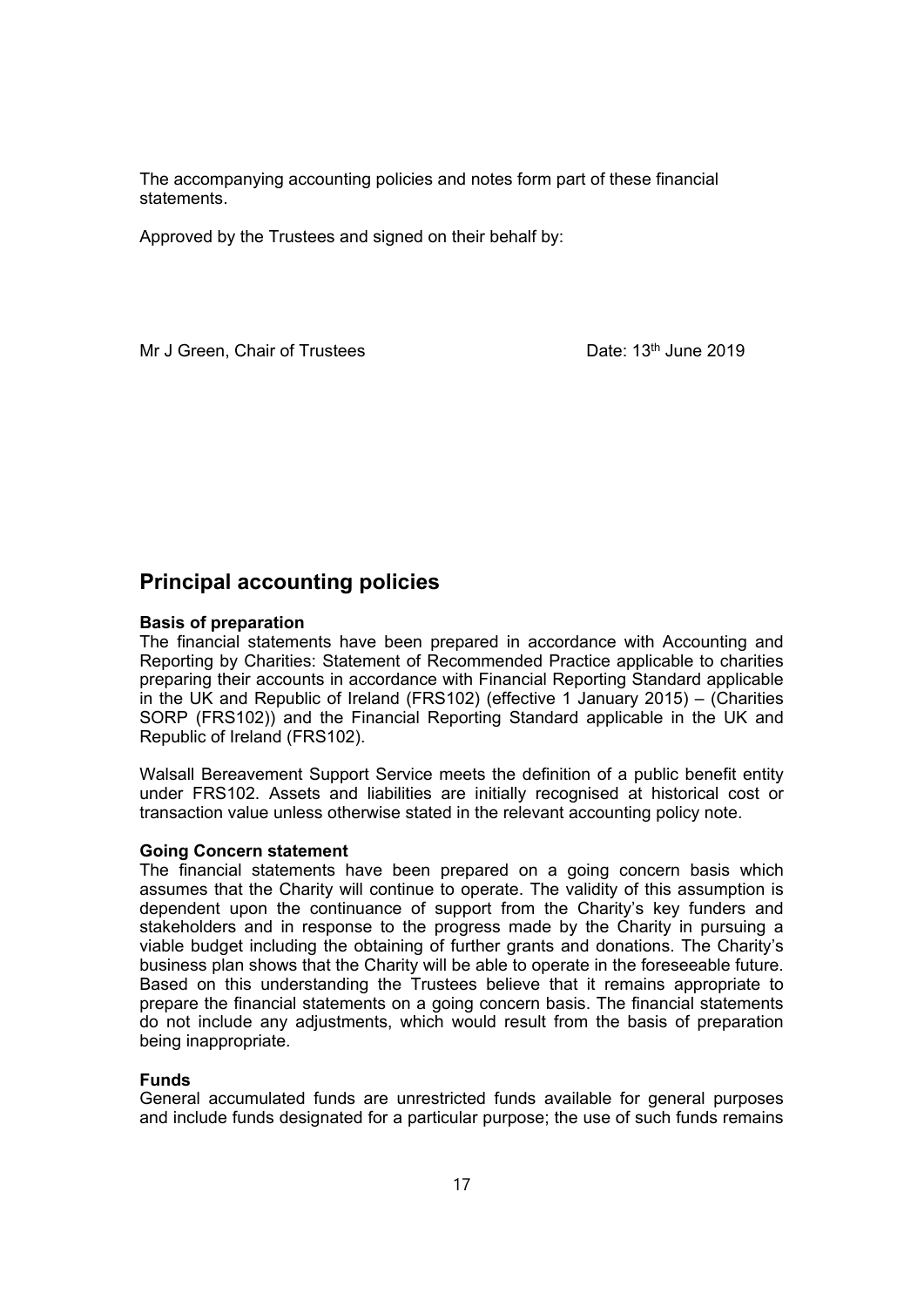at the discretion of the Trustees.

Restricted funds are funds subject to conditions imposed by the donor or by specific terms of the appeal under which the funds are raised. The restrictive conditions are binding upon the Charity.

#### **Income**

All income is recognised in the Statement of Financial Activities when the Charity is legally entitled, ultimate receipt is probable, and the amount can be quantified with reasonable accuracy.

Income relating to future periods, as a result of donor-imposed conditions specifying the time period, has been treated as deferred income.

Income dependent on certain conditions, amounting to more than mere administrative requirements, is recognised when the conditions have been fulfilled.

### **Principal accounting policies (continued)**

#### **Expenditure**

Liabilities are recognised as expenditure as soon as there is a legal or constructive obligation committing the Charity to the expenditure. All expenditure is accounted for on an accrual's basis. Expenditure is classified under the following activity headings: Costs of raising funds comprises the costs of fundraising activity and includes an allocation of staff costs relating to time spent on fundraising activity.

Expenditure on charitable expenditure includes the costs of project delivery to further the purposes of the Charity and their associated support and governance costs.

Irrecoverable VAT is charged as a cost against the activity for which the expenditure was incurred

#### **Interest receivable**

Bank interest is shown based on amounts received in the year.

#### **Tangible fixed assets**

Depreciation is provided at a rate calculated to write off the cost on a straight-line basis over a period of less than the estimated useful life of the assets, which is estimated at 4 years.

Fixed assets are capitalised when their value exceeds £500.

#### **Cash and cash equivalents**

Cash and cash equivalents include cash at bank and in hand and short-term deposits repayable on or within a three-month notice period.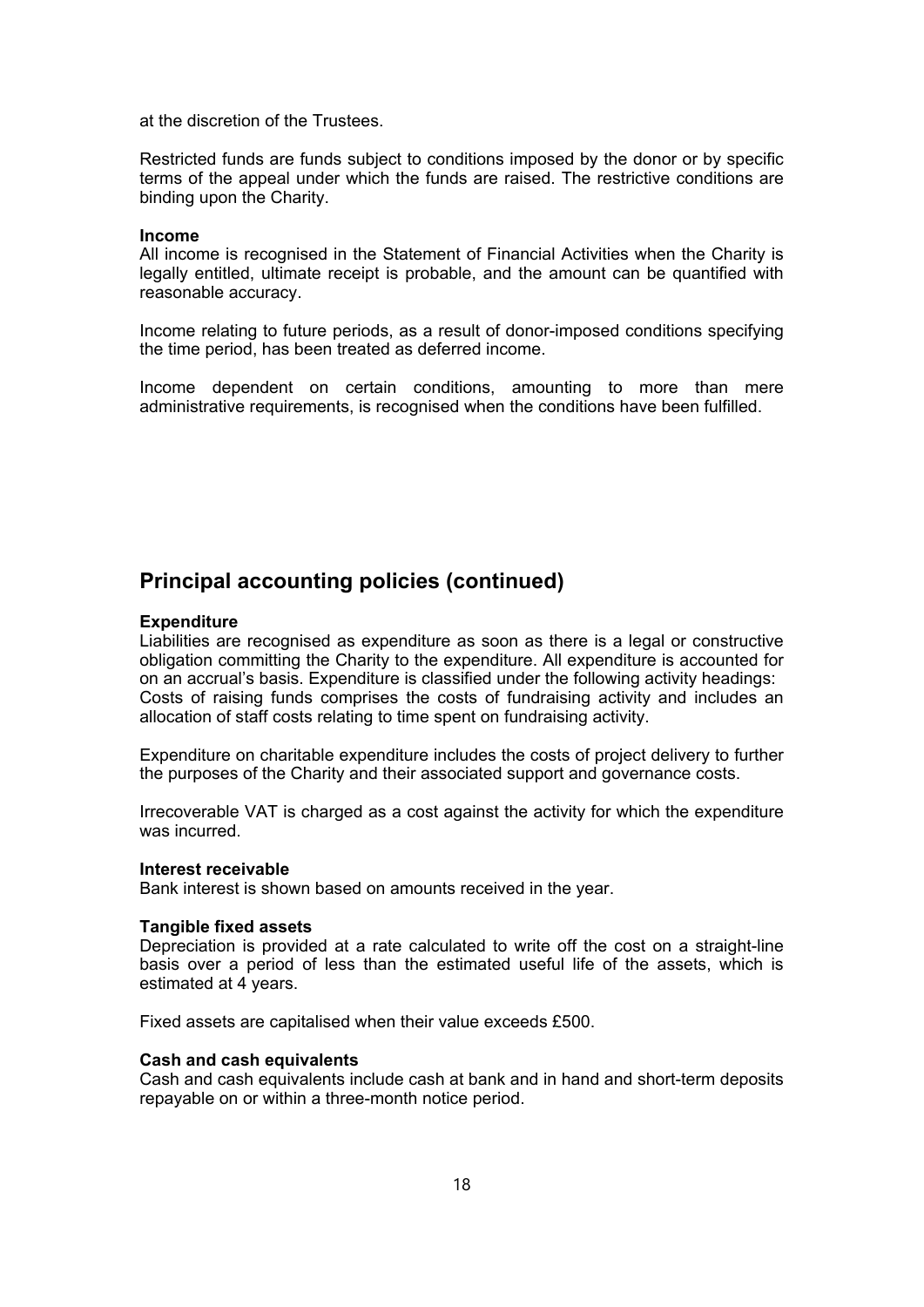#### **Debtors**

Trade and other debtors are recognised at the settlement amount due after any trade discount offered. Prepayments are valued at the amount prepaid net of any trade discounts due.

#### **Creditors**

Creditors are recognised where the Charity has a present obligation resulting from a past event that will probably result in the transfer of funds to a third party and the amount due to settle the obligation can be measured or estimated reliably.

#### **Pensions**

The Charity contributes to employee's individual personal pension plans. The employer contributions to the scheme in 2019 were £2,373 (2018 £3,290) and are charged to the statement of financial activities as incurred.

#### **Taxation**

As a registered Charity no provision is considered necessary for taxation.

### **Notes to the financial statements**

#### ⦁ **Donations & legacies**

|                                                       | LV I J | ZU I U |
|-------------------------------------------------------|--------|--------|
|                                                       | £      | £      |
| Un-restricted:                                        |        |        |
| Donations                                             | 1,029  | 1,962  |
| Grants                                                | 2,000  | 6,147  |
|                                                       | 3,029  | 8,109  |
| <b>Restricted:</b>                                    |        |        |
|                                                       | 185    |        |
| Donations (BBSSG)                                     |        |        |
| Grants                                                |        |        |
| The Henry Smith Charity (The Swing)                   | 30,000 | 22,500 |
| Other Charitable Trusts (The Swing                    | 48,200 | 35.282 |
| Other Charitable Trusts (BBSSG)                       | 740    | 1,000  |
|                                                       | 79,125 | 58,782 |
| <b>Total</b>                                          | 82,154 | 66,891 |
| <b>Income from Charitable Activities</b><br>$\bullet$ |        |        |
|                                                       | 2019   | 2018   |
|                                                       | £      | £      |
| Un-restricted:                                        |        |        |
| Walsall Metropolitan Borough Council                  |        | 9,982  |
| Training & support                                    | 1,775  | 1,465  |
|                                                       | 1,775  | 11,447 |
|                                                       |        |        |
| <b>Restricted:</b>                                    |        |        |
| The National Lottery (Let's Talk)                     | 13,169 |        |
| Children in Need small grant (The Swing)              | 9,082  | 6,014  |

**2019 2018**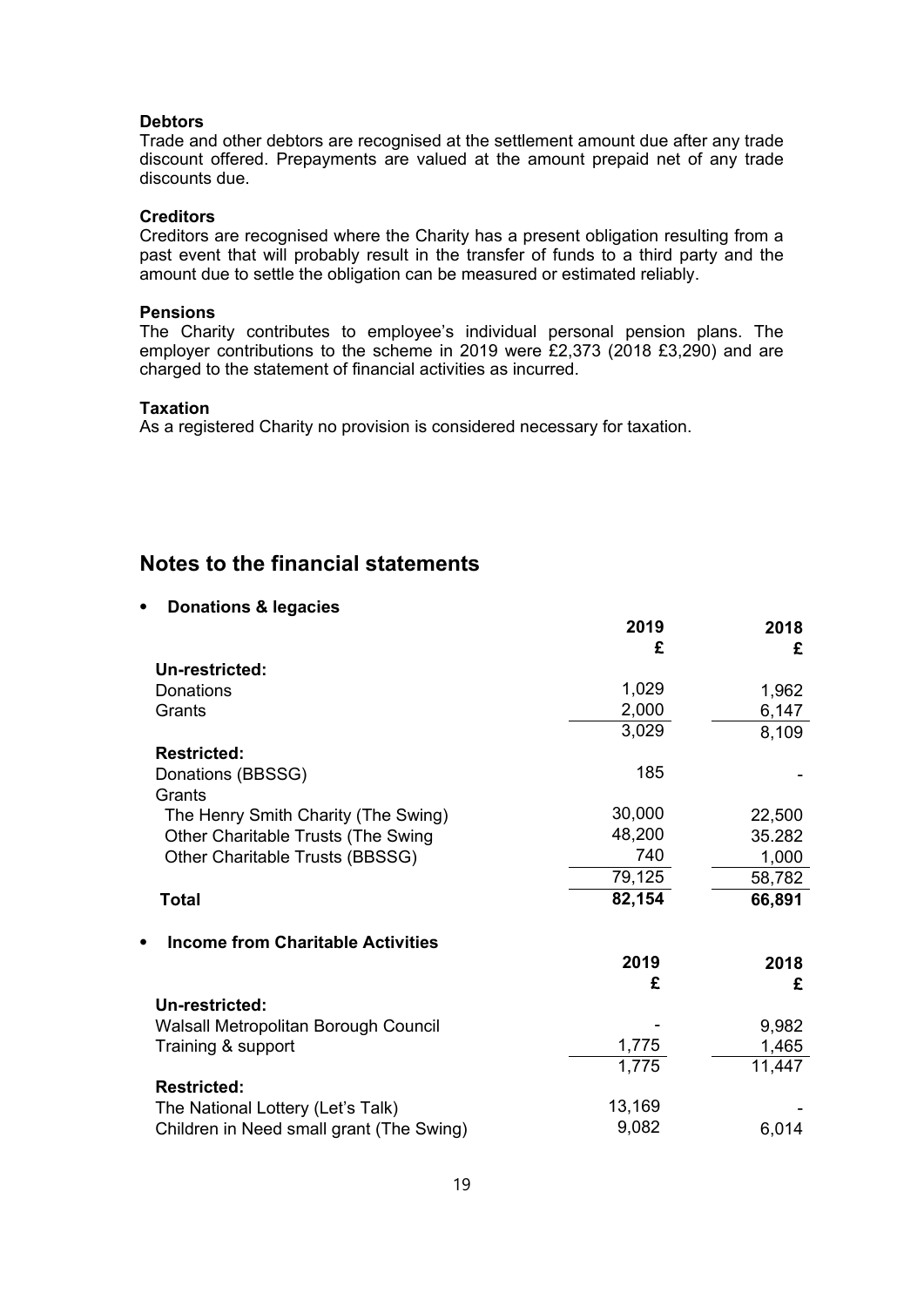| Children in Need main grant (The Swing) | 23,566<br>45,817 | 11,522<br>17,536 |
|-----------------------------------------|------------------|------------------|
| <b>Total</b>                            | 47,592           | 28,983           |
| <b>Trading activities</b><br>$\bullet$  |                  |                  |
|                                         | 2019             | 2018             |
|                                         | £                | £                |
| <b>Fundraising events</b>               | 5,795            | 6,609            |
| Fundraising (BBSSG)                     | 1,016            |                  |
| Fundraising (The Swing)                 |                  | 4,232            |
| Total                                   | 6,811            | 10,841           |

# **Notes to the financial statements (continued)**

### ⦁ **Analysis of expenditure**

|                         | Raising | <b>Charitable Activity</b> |                   | 2019   | 2018   |
|-------------------------|---------|----------------------------|-------------------|--------|--------|
|                         | funds   | <b>Un-restricted</b>       | <b>Restricted</b> | Total  | Total  |
|                         | £       | £                          | £                 | £      | £      |
| Staff costs             | 1,695   | 13,561                     | 71,610            | 86,866 | 92,173 |
| Fundraising costs       | 9,663   |                            |                   | 9,663  | 7,789  |
| Rent                    |         | 3,250                      | 8,750             | 12,000 | 13,000 |
| Room Hire               |         |                            | 585               | 585    | 450    |
| IT                      |         | 463                        | 785               | 1,248  | 1,112  |
| Telephone               |         | 127                        | 374               | 501    | 705    |
| Stationary              |         | 17                         | 543               | 560    | 181    |
| Postage                 |         |                            | 254               | 254    | 428    |
| Printing                |         | 166                        | 750               | 916    | 958    |
| <b>Office Equipment</b> |         | 3                          | 498               | 501    | 155    |
| <b>Refreshments</b>     |         | 48                         | 55                | 103    | 155    |
| <b>Materials</b>        |         | 6                          | 1,267             | 1,273  | 71     |
| Resources               |         | 197                        | 4,357             | 4,554  | 907    |
| Travel/parking          |         | 41                         | 1,041             | 1,082  | 862    |
| Training                |         |                            | 1,096             | 1,096  | 1,650  |
| Supervision             |         | 96                         | 2,605             | 2,701  | 3,580  |
| Assessment              |         |                            | 199               | 199    |        |
| <b>Client Support</b>   |         |                            | 120               | 120    | 525    |
| Volunteers              |         |                            |                   |        | 544    |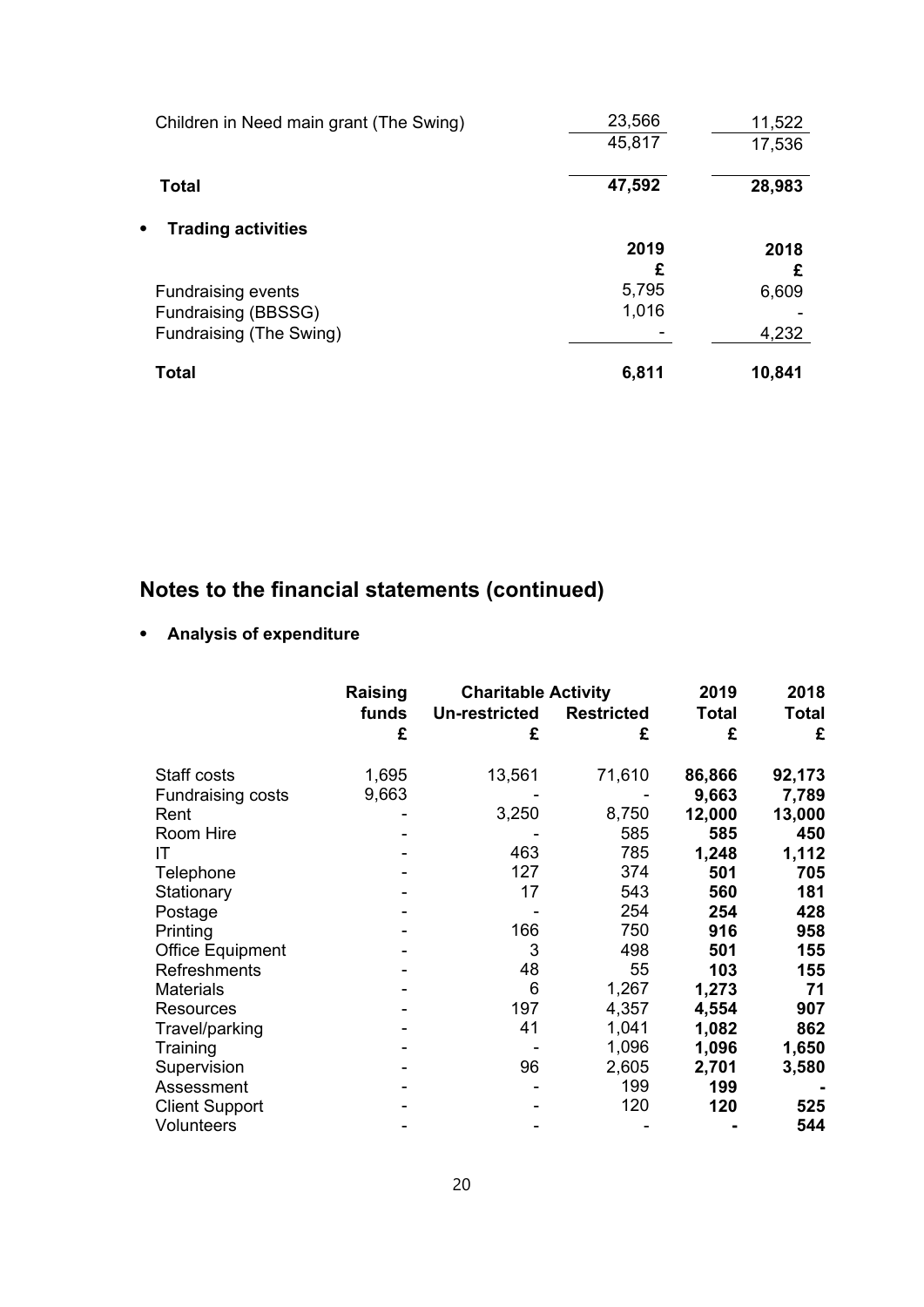| Insurance<br><b>DBS</b> fees<br>Annual fees<br><b>Bank Charges</b><br><b>Sundries</b> | -      | 665<br>24<br>32<br>76 | 902<br>190<br>1,088<br>17<br>38 | 1,567<br>214<br>1,120<br>17<br>114 | 1,658<br>12<br>1,350<br>496 |
|---------------------------------------------------------------------------------------|--------|-----------------------|---------------------------------|------------------------------------|-----------------------------|
| Total                                                                                 | 11,358 | 18,772                | 97,124                          | 127,254                            | 128,761                     |
| Net expenditure/income for year<br>$\bullet$                                          |        |                       |                                 |                                    |                             |
| Net income/(expenditure) is stated after charging:                                    |        |                       |                                 | 2019<br>£                          | 2018<br>£                   |
| Independent Examiners fee<br>Depreciation                                             |        |                       |                                 | 890                                | 890                         |

### **Notes to the financial statements (continued)**

#### ⦁ **Staff costs, trustee remuneration and expenses**

|                    | 2019   | 2018   |
|--------------------|--------|--------|
|                    | £      |        |
| <b>Salaries</b>    | 80,415 | 79,379 |
| Redundancy pay     |        | 5,558  |
| National Insurance | 4,078  | 3,946  |
| Pensions           | 2,373  | 3,290  |
| Total              | 86,866 | 92,173 |

No employee has employee benefits in excess of £60,000 (2018: nil).

The equivalent of 3.04 full-time members of staff were employed during the year (2018: 3.07)

Key management personnel comprise the Head of Service and the Finance Manager whose employee benefits total £43,703 (2018 £42,860).

The charity does not operate its own pension scheme but contributes 7% of salary to employees' personal pension plans.

There were no trustees' remuneration or other benefits in the year (2018: None). No trustee expenses were reimbursed in the year (2018: None).

There are no further related party transactions that require disclosure in the accounts.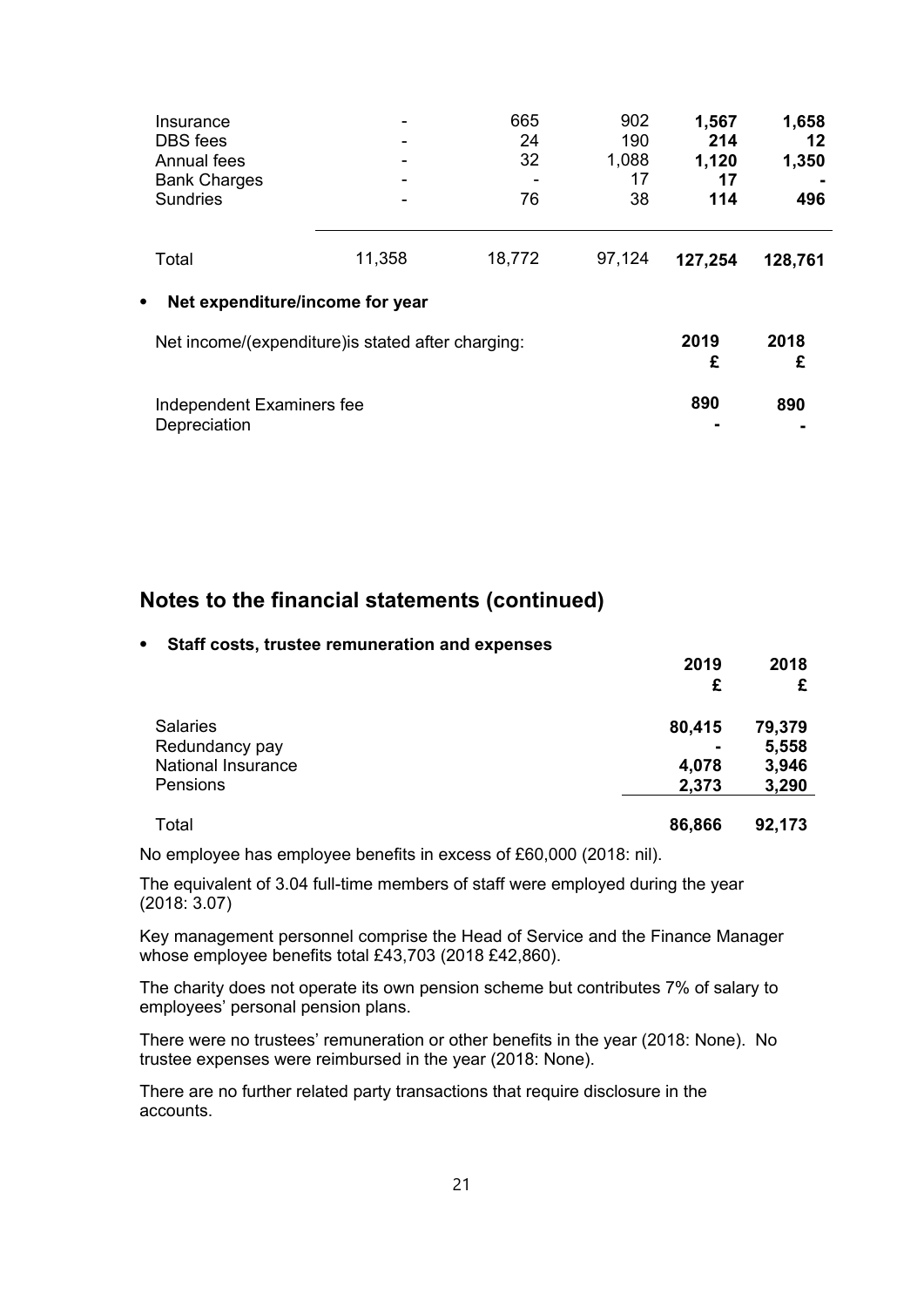#### ⦁ **Tangible fixed assets**

|                                                  | <b>Computer</b><br><b>Equipment</b><br>£ | <b>Fixtures &amp;</b><br><b>Fittings</b><br>£ | <b>Total</b><br>£ |
|--------------------------------------------------|------------------------------------------|-----------------------------------------------|-------------------|
| Cost<br>At beginning of year<br><b>Additions</b> | 12,615                                   | 2,182                                         | 14,797            |
| At end of year                                   | 12,615                                   | 2,182                                         | 14,797            |
| <b>Depreciation</b>                              |                                          |                                               |                   |
| At beginning of year                             | 12,615                                   | 2,182                                         | 14,797            |
| Charge for the year                              |                                          |                                               |                   |
| At end of year                                   | 12,615                                   | 2,182                                         | 14,797            |
| <b>Net Book Value</b>                            |                                          |                                               |                   |
| At 31 March 2019                                 |                                          |                                               |                   |
| At 31 March 2018                                 |                                          |                                               |                   |

# **Notes to the financial statements (continued)**

⦁ **Debtors**

|                                                     | 2019<br>£ | 2018<br>£ |
|-----------------------------------------------------|-----------|-----------|
| Prepayments                                         | 3,013     | 2,534     |
| Creditors: amounts falling due within one year<br>٠ |           |           |
|                                                     | 2019<br>£ | 2018<br>£ |
| Accruals                                            | 935       | 2,212     |
| Deferred income                                     | 24,350    | 11,140    |
|                                                     | 25,285    | 13,352    |
| Movements in deferred income are as follows:        |           |           |
| At beginning of year                                | 11,140    | £         |
| Released to income in year                          | (11, 140) |           |
| Deferred in year                                    | (24, 350) |           |
| At end of year                                      | 24,350    |           |

Deferred income relates to funding received in advance of project activity.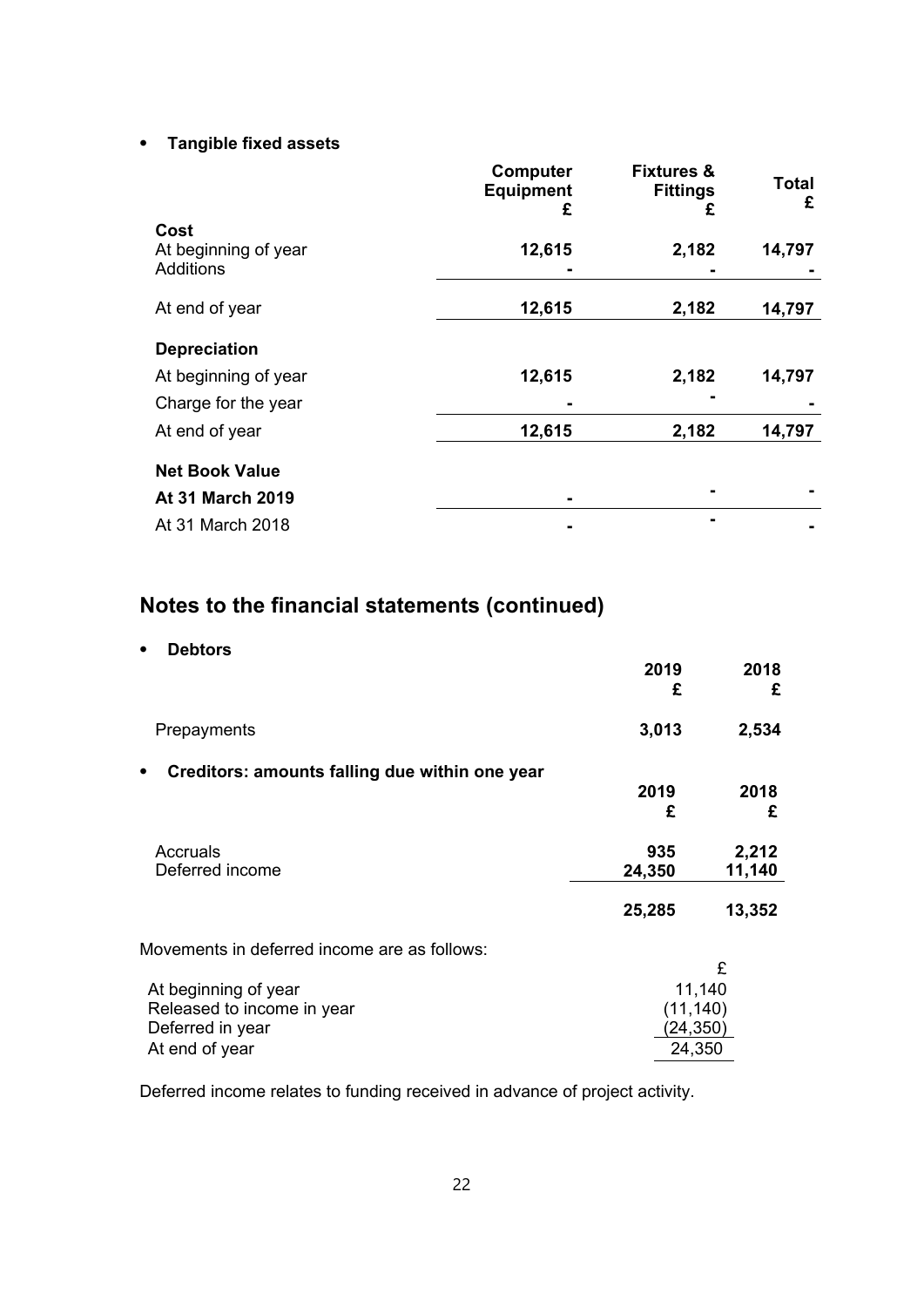### **10. Analysis of net assets between funds**

Fund balances at 31 March 2019 are represented by:

|                            | Un-restricted<br><b>Funds</b> | <b>Restricted</b><br><b>Funds</b> | Total<br><b>Funds</b> |
|----------------------------|-------------------------------|-----------------------------------|-----------------------|
|                            |                               |                                   |                       |
| <b>Fixed Assets</b>        |                               |                                   |                       |
| <b>Current assets</b>      | 34,553                        | 89,574                            | 124,127               |
| <b>Current Liabilities</b> | (445)                         | (24, 840)                         | (25, 285)             |
| Total                      | 34,108                        | 64,734                            | 98,842                |

# **Notes to the financial statements (continued)**

#### **11. Movement in funds**

|                             | <b>Balance at</b><br>beginning of |               |                    | <b>Balance</b><br>at end of |
|-----------------------------|-----------------------------------|---------------|--------------------|-----------------------------|
|                             | year                              | <b>Income</b> | <b>Expenditure</b> | year                        |
| <b>Restricted funds</b>     | £                                 | £             | £                  | £                           |
| <b>The National Lottery</b> |                                   | 13,169        | (8,085)            | 5,084                       |
| The Swing                   | 34,790                            | 38,200        | (24, 989)          | 48,001                      |
| The Henry Smith Charity     |                                   | 30,000        | (30,000)           |                             |
| BBC Children in Need -      |                                   |               |                    |                             |
| small grant                 | 1,208                             | 9,072         | (9,627)            | 653                         |
| BBC Children in Need -      |                                   |               |                    |                             |
| main grant                  | 1,808                             | 23,566        | (24, 729)          | 645                         |
| The Wesleyan<br>Foundation  |                                   | 10,000        | (2,712)            | 7,288                       |
| <b>Grantham Yorke</b>       | 598                               |               | (135)              | 463                         |
| The Toy Trust               | 655                               |               | (655)              |                             |
| Cooper & Jordan             |                                   |               |                    |                             |
| <b>Endowed School</b>       | 4,767                             |               | (4,767)            |                             |
| <b>Bereaved by Suicide</b>  |                                   |               |                    |                             |
| support group               | 1,325                             | 1,951         | (676)              | 2,600                       |
|                             |                                   |               |                    |                             |
|                             | 45,151                            | 125,958       | (106, 375)         | 64,734                      |
| <b>Un-restricted funds</b>  |                                   |               |                    |                             |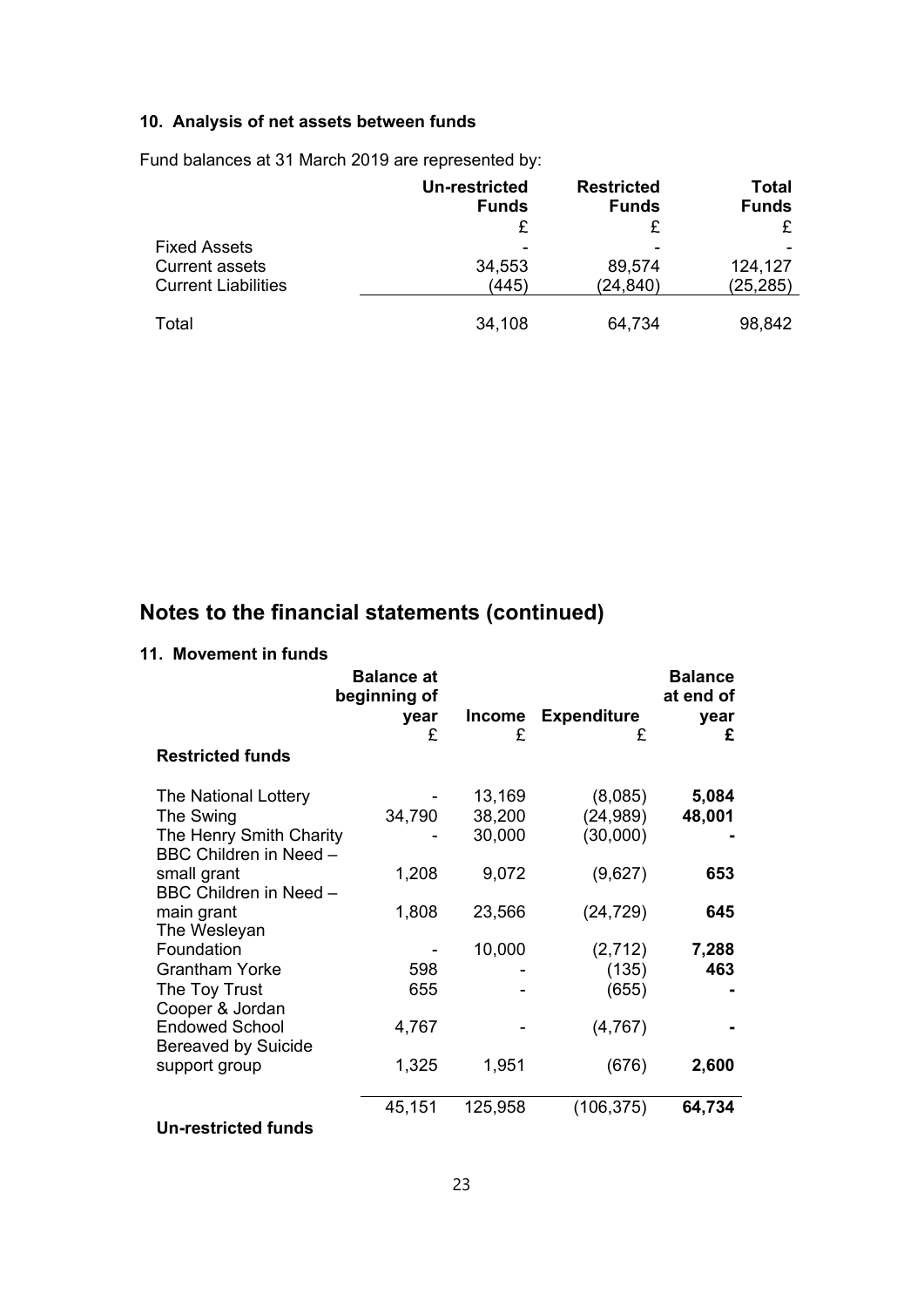| <b>Total funds</b> | 89,373 | 136,723 | (127, 254) | 98,842 |
|--------------------|--------|---------|------------|--------|
| General fund       | 44.222 | 10.765  | (20, 879)  | 34,108 |

The National Lottery Community Fund is year 1 of 3. This has enabled us to reopen the adult service under the project name of Let's Talk and employ an administrator.

The Swing provides counselling support to children, young people and families. Funding is provided by various charitable giving organisations and grant providers.

The Henry Smith Charity is year 2 of a three-year grant towards The Swing project.

Both BBC Children in Need grants are year 2 of three year grants towards salary costs associated with The Swing.

The Wesleyan Foundation provides funding for an additional counsellor working with The Swing.

Grantham Yorke provided funding for sessional workers to support bereaved children and young people as and when required.

The Toy Trust awarded a grant of £1,000 towards materials and workbooks to use with bereaved children.

### **Notes to the financial statements (continued)**

The Cooper & Jordan Endowed School Foundation awarded a grant of £4,767 towards materials and workbooks to use with bereaved children.

The Bereaved by Suicide Support Group provides monthly support to the families who have lost loved ones as a result of suicide.

General funds consist of unrestricted reserves brought forward, general donations and fundraising; they may be used for any charitable purpose as deemed by the trustees.

#### **12. Controlling Interest**

The Charity is controlled by the Trustees.

#### **13. Comparative Statement of Financial Activities**

| Income from:                | Un-restricted<br>funds<br>2018<br>£ | <b>Restricted</b><br>funds<br>2018<br>£ | Total<br>funds<br>2018<br>£ |
|-----------------------------|-------------------------------------|-----------------------------------------|-----------------------------|
| Donations & legacies        | 8,109                               | 58,782                                  | 66,891                      |
| Charitable activities       | 11,447                              | 17,536                                  | 28,983                      |
| Trading activities          | 6,609                               | 4,232                                   | 10,841                      |
| Investments - bank interest | 177                                 |                                         | 177                         |